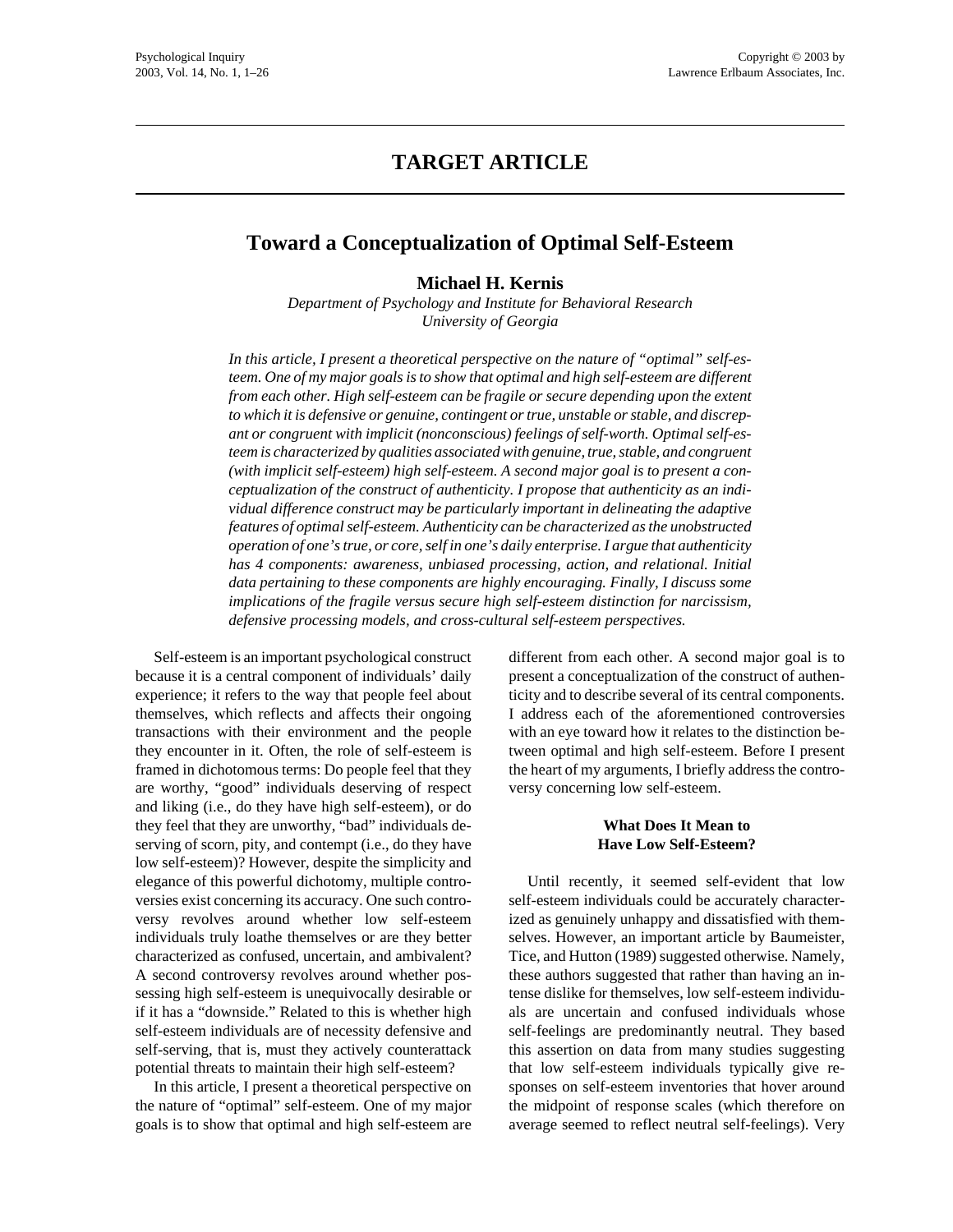few low self-esteem individuals in these studies consistently endorsed statements reflecting clear dislike or dissatisfaction with themselves.

Moreover, other influential research has shown that low self-esteem individuals possess low *self-concept clarity* (Campbell, 1990; Campbell et al., 1996), that is, that their self-concepts lack internal consistency and temporal stability and are held with little confidence. Still other important work has shown that low self-esteem individuals have "pockets" of favorable self-judgments (Pelham, 1991), which seems to contradict the notion that a core characteristic of low self-esteem is the belief that one lacks any redeeming qualities.

Despite the appeal of casting the self-feelings of low self-esteem individuals in neutral terms, this view stands in contrast to long-standing findings linking low self-esteem to depression and suicidal tendencies, especially among children and adolescents (Harter, 1993). Moreover, it seems to contradict clinical observations that cast the therapeutic setting as one in which issues of poor self-worth and negative self-concepts predominate (Mruk, 1999). In the extreme, adopting the "neutral" low self-esteem argument runs the risk of relegating "true" low self-esteem to a few mentally ill individuals not part of the general population (cf. Baumeister et al., 1989).

How then, is the controversy to be resolved? One possibility is to argue that given a person's general tendencies to present him or herself in positive ways, midpoint or neutral responses on self-esteem scales reflect greater self-feeling negativity than their literal meaning suggests (Hoyle, Kernis, Leary, & Baldwin, 1999). In other words, self-presentational concerns may temper the negativity of low self-esteem individuals' public responses but not their actual personal feelings of self-worth. To the extent that this is true, perhaps obtaining more implicit responses that are less affected by self-presentational concerns would yield greater evidence of negative self-feelings. Another possibility is to accept participants' responses at face value, which suggests that most people in the general population have "medium" to high self-esteem and that only a small minority of individuals can be characterized as truly having low self-esteem. Other potential explanations may also exist. In my estimation, available data do not allow for a definitive resolution of this controversy. However, whether one refers to low self-esteem individuals as having "low" or "medium" self-esteem is a matter of degree rather than of kind. I suggest, therefore, that this controversy does not pose a fundamental challenge to the nature of low self-esteem per se. Take, for example, the uncertainty and self-concept confusion currently identified with low self-esteem individuals whose self-esteem scores are in the medium range. For

**2**

these findings to pose a fundamental challenge to how we characterize low self-esteem, they should disappear (rather than be more evident) among more extremely low self-esteem individuals. However, I am unaware of any data currently available that supports such a supposition. At the same time, I acknowledge that this brief discussion does not fully do justice to the richness and complexity surrounding the nature of low self-esteem and its role in adjustment and psychological functioning.

### **What Does It Mean to Have High Self-Esteem?**

In my view, the controversy concerning high self-esteem does pose a fundamental challenge to the nature of high self-esteem. At its core, the controversy surrounding high self-esteem involves whether it is a "good" quality to possess. Good has several connotations in this context. First, is high self-esteem invariably good for the individual? Does the possession of high self-esteem confer benefits to the individual such as affective and psychological well-being and adaptive behavioral functioning? Second, is high self-esteem good for persons who make up the individual's "psychological field" (Lewin, 1951) and to the greater society? As we will see, although answers exist to these questions, they are not simple ones. Two factors contribute to this state of affairs. First, as I hope to show in this article, multiple forms of high self-esteem exist, some better than others. Second, self-esteem does not exist in a vacuum; it coexists within a larger psychological system that includes personality traits and characteristics, affective predispositions, motivational tendencies, and cognitive processing modes that inform, enrich, and potentially contradict the influence of self-esteem.

Most contemporary theorists conceptualize high self-esteem as global feelings of self-liking, self-worth, respect, and acceptance (e.g., Brown, 1993; Rosenberg, 1965). This conceptualization has the advantage of anchoring self-esteem to feelings about the self as a whole, not to evaluations of one's various characteristics or specific qualities (which I and others call self-evaluations). Considerable research supports maintaining a distinction between global self-esteem and specific self-evaluations (for a review, see Brown, 1993). Although specific self-evaluations are predictive of global self-esteem, particularly if they are central to a person's self-definition (Kernis, Cornell, Sun, Berry, & Harlow, 1993, Study 2; Pelham, 1995), combining specific self-evaluations into a summary score (with or without weighting for importance or centrality) cannot substitute for global self-esteem or even serve as its proxy. For one thing, using specific self-evaluations to predict global self-esteem leaves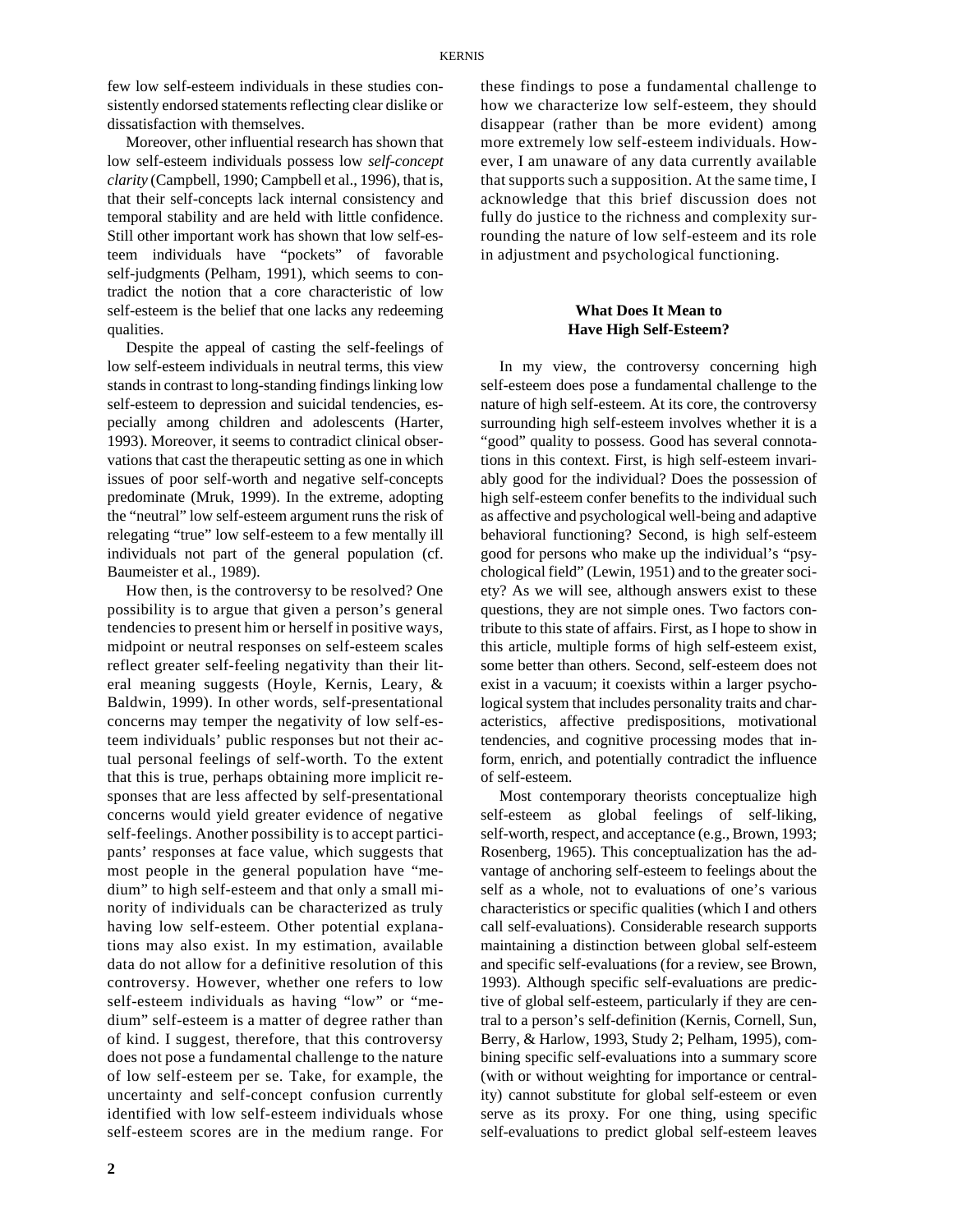unaccounted substantial self-esteem variance (approximately 50% in some cases; see Pelham, 1995). For another, specific self-evaluations are more closely related to cognitive than to affective reactions to performance outcomes, whereas the reverse is true for global self-esteem (Dutton & Brown, 1997). Some have taken findings such as these to suggest that whereas self-esteem is ultimately grounded in affective processes, specific self-evaluations are more firmly grounded in cognitive processes (see Brown, 1993). Although I basically agree with this characterization, I am not suggesting that specific self-evaluations and global self-esteem are completely independent of each other. As James (1890/1950) described more than 100 years ago and as recent research has shown (e.g., Kernis et al., 1993, Study 2; Pelham, 1995), specific self-evaluations are more closely related to global self-esteem if the self-evaluative dimension is important rather than unimportant to an individual. In fact, as I describe shortly, individual differences exist in the extent to which people hold specific self-evaluative dimensions to be important determinants of their global self- esteem (e.g., Crocker & Wolfe, 2001; Deci & Ryan, 1995).

My view is that global self-esteem is best understood as an affective construct consisting of self-related emotions tied to worthiness, value, likeableness, and acceptance (see also Brown, 1993). Fundamentally, these are self-directed emotions that may or may not be reflected in others' sentiments toward the self. Furthermore, this constellation of emotions can reflect notions of superiority or deservingness, or it can reflect a sense of "being at peace" with oneself. However, I am getting ahead of myself here. I begin by noting that two broad perspectives exist on the nature of high self-esteem, one that portrays high self-esteem as fragile, and the other that portrays high self-esteem as secure. It is this distinction that forms the crux of my assertion that some forms of high self-esteem are "better" than others.

#### **Fragile High Self-Esteem**

High self-esteem may reflect positive feelings of self-worth that nonetheless are fragile and vulnerable to a threat, as they are associated with many different types of self-protective or self-enhancement strategies (Baumeister, Smart, & Boden, 1996; Horney, 1950; Kernis & Paradise, 2002). This view of high self-esteem has, perhaps unwittingly, been portrayed extensively in the social and personality psychology literatures. For example, researchers have shown that high self-esteem individuals may take great pride in their successes ("I am brilliant"), yet deny involvement in their failures ("That test was stupid") (Fitch, 1970); derogate individuals who pose threats to their (or their group's) sense of value and worth (Crocker, Thompson, McGraw, & Ingermane, 1987); and create obstacles to successful performance so that their competencies will seem especially noteworthy should they subsequently succeed anyway (Tice, 1991). Also, high self-esteem individuals whose egos have been threatened engage in maladaptive self-regulatory processes (e.g., taking excessive risks by overestimating their competency), which result in unnecessary performance declines (Baumeister, Heatherton, & Tice, 1993).

One implication of these and related findings is that high self-esteem individuals are especially caught up in how they feel about themselves and will take a variety of measures to bolster, maintain, and enhance these self-feelings. In fact, Baumeister and colleagues (1989) suggested that a core component of high self-esteem is the adoption of an aggressively self-enhancing presentational style that includes self-aggrandizing and self-promotion. Importantly, Tennen and Affleck (1993) noted that routine use of these strategies is likely to backfire by undermining individuals' personal relationships and the development of skills needed to overcome future adversities. Despite this cautionary note, the belief that high self-esteem individuals aggressively pursue the maximization of their positive self-feelings has dominated the empirical social/personality literature for more than a decade. In sum, this perspective on fragile high self-esteem suggests that high self-esteem individuals' deft use of various self-protective and self-enhancement strategies is critical to developing and maintaining high self-esteem, and that without them, high self-esteem is destined to become low self-esteem. I believe that it is a mistake, however, to characterize these strategies as an inherent component of high self-esteem per se. Instead, I believe that use of these strategies implies vulnerability and fragility that are more likely to characterize some, rather than all, individuals who possess high self-esteem.

### **Secure High Self-Esteem**

A contrasting perspective characterizes high self-esteem as reflecting positive feelings of self-worth that are well anchored and secure, and that are positively associated with a wide range of psychological adjustment and well-being indices. Its roots lie in the writings and research of clinical and personality psychologists with humanistic inclinations (e.g., Rogers, 1951, 1959, 1961). From this vantage point, high self-esteem individuals are people who like, value, and accept themselves, imperfections and all. Importantly, they do not feel a need to be superior to others, and they do not gauge their "worthiness" by outdoing others. Instead, as Rosenberg (1965) put it, individuals with high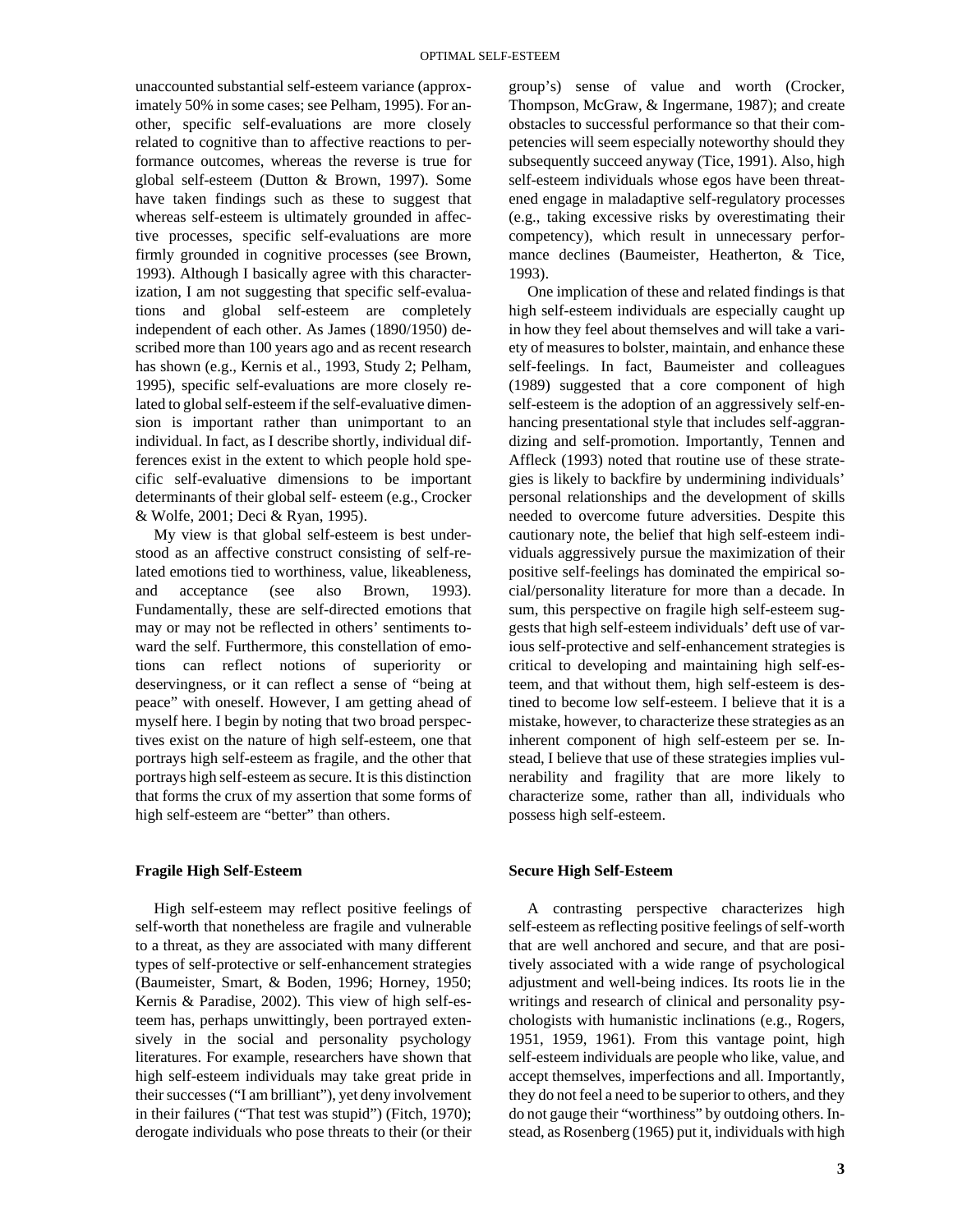self-esteem are content to be on an equal plane with others. They rarely attempt strategically to bolster their feelings of worth through self-promoting or self-protective strategies, precisely because their feelings of self-worth are not easily challenged. This does not mean that individuals with high self-esteem react unemotionally to positive and negative outcomes. In fact, disappointment in failure and happiness in success are likely to be experienced. What is absent, however, is the tendency to implicate their global feelings of worth or value in everyday outcomes (cf. Deci & Ryan, 1995). Instead, the effects of specific outcomes and evaluations remain localized with respect to the content of the performance or evaluative domain, and these implications are processed nondefensively. For example, poor performance and negative feedback may lead an individual to conclude that she is not good enough to play soccer at the collegiate level. This may be profoundly disappointing to her, but it does not erode her overall sense of worthiness and self-acceptance. Conversely, positive outcomes are not sought for their favorable self-esteem implications per se. They are sought because the actions reflect one's true interests and abilities. In short, high self-esteem that is secure and well anchored neither requires continual validation nor is it highly vulnerable to threats.

Which high self-esteem perspective is correct? As I alluded to earlier, I believe that both secure and fragile forms of high self-esteem exist, and that they each characterize some individuals. It is not enough, however, merely to acknowledge their existence. For this distinction to be meaningful, it must be possible to detect which form is operative and to show that the two forms differ in their implications for other aspects of intrapersonal and interpersonal functioning. Traditional measures of self-esteem by themselves are not particularly helpful in this regard. Consider, for example, Rosenberg's (1965) Self-Esteem Scale, one of the most widely used and well-validated measures of self-esteem (Blascovich & Tomaka, 1991). Respondents indicate their extent of agreement with such statements as: "I feel that I have a number of good qualities"; "I feel that I am a person of worth, at least on an equal basis with others"; "I feel that I do not have much to be proud of" (reverse scored). High self-esteem is reflected by strong agreement with the first two items and strong disagreement with the last one. However, based on these responses alone, we do not know if the person's high self-esteem is secure or fragile. Additional factors must be taken into account. Recent theory and evidence suggest that at least four different ways exist to distinguish between secure and fragile high self-esteem. Each of these ways relies on theoretical concepts that focus on distinctions between various kinds of self-esteem. Moreover, each of these ways has implications for how we might understand optimal self-esteem. The next section of this article is devoted to describing these theoretical concepts and the implications they have for distinguishing secure from fragile high self-esteem. Following this, I focus directly on the nature of optimal self-esteem.

#### **Is the Person Telling the Truth?**

One way of distinguishing secure from fragile high self-esteem is to determine whether respondents are misrepresenting their self-feelings. Some people, out of immense desires to be accepted by others, are unwilling to admit to possessing negative self-feelings. These individuals are so afraid that others will reject them if they admit to negative self-feelings that they present their self-feelings positively, yet falsely. This combination of harbored negative self-feelings and publicly presented positive self-feelings was named *defensive* high self-esteem some time ago (Horney, 1950; Schneider & Turkat, 1975). Defensive high self-esteem is presumed to relate to heightened efforts to undermine self-threatening information and to magnify the portrayal of personal strengths unrelated to the content of the threat (Schneider & Turkat). Qualities such as these suggest that defensive high self-esteem is one manifestation of fragile high self-esteem. In contrast, *genuine* high self-esteem reflects the convergence of publicly presented positive self-feelings and privately held inner positive self-feelings. Without the strong concerns about social acceptance that characterize their defensive counterparts, those with genuine high self-esteem are less threatened by negative evaluative information. Genuine high self-esteem thus can be considered one manifestation of secure high self-esteem.

Defensive and genuine high self-esteem traditionally have been distinguished by responses to measures of socially desirable responding (e.g., the Crowne–Marlowe Social Desirability Scale; Crowne & Marlowe, 1960). Socially desirable responding is the pervasive tendency to endorse highly positive, yet extremely uncommon, statements concerning one's behaviors or attitudes, and to reject distasteful, yet highly common, behavioral or attitudinal statements. High self-esteem coupled with a high social desirability score presumably reflects defensive high self-esteem given the individual's pronounced unwillingness to admit to unflattering characteristics that he or she is likely to possess. In contrast, high self-esteem coupled with a low social desirability score presumably reflects genuine high self-esteem given that the person has shown few tendencies to hide negative characteristics from others.

Although genuine and defensive high self-esteem are conceptually appealing constructs that have been around for more than 50 years, they have not generated a large body of empirical findings. The research that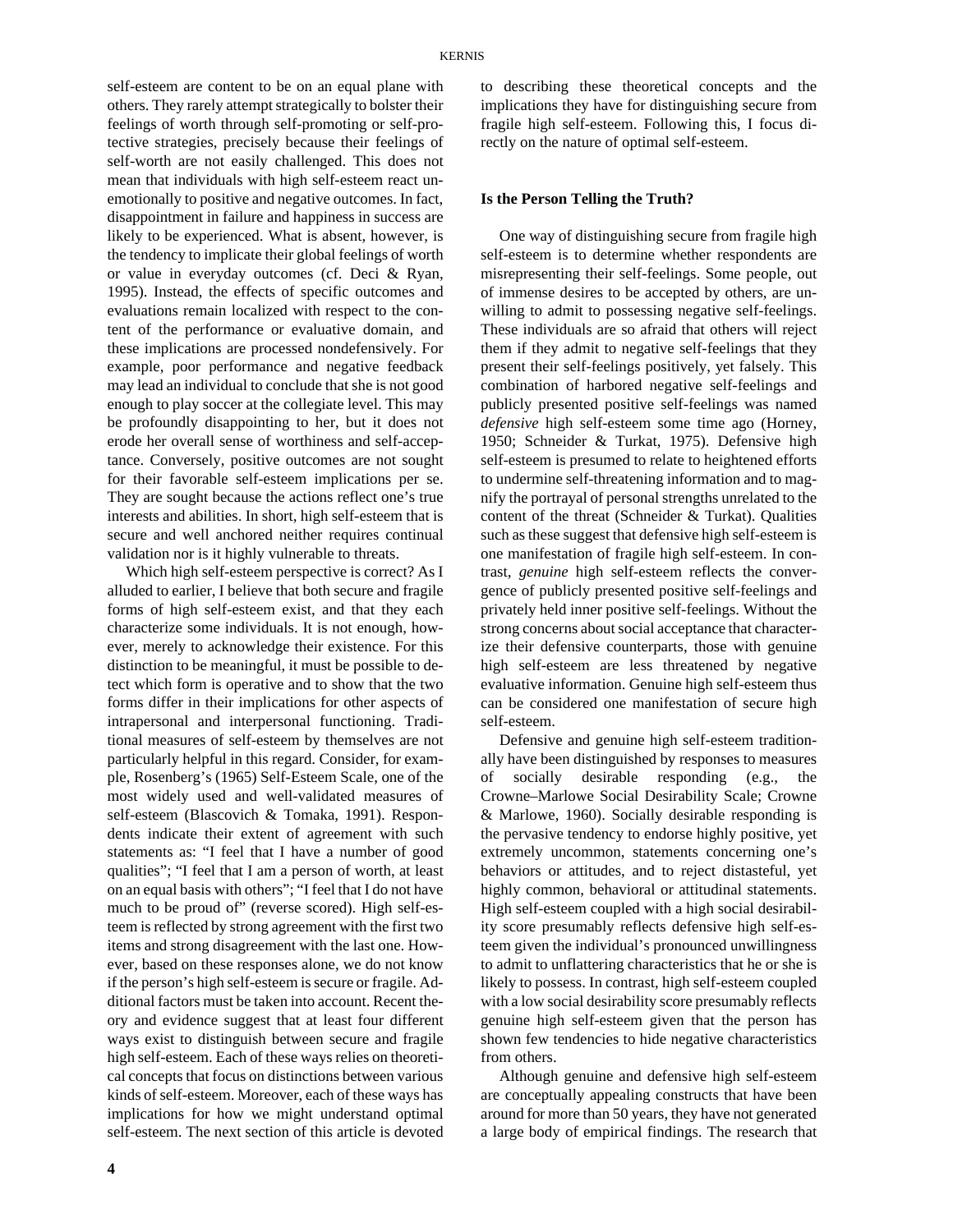does exist, however, has produced findings supporting the distinction. Schneider and Turkat (1975), for example, found that compared to individuals with genuine high self-esteem, individuals with defensive high self-esteem were more likely to respond to negative feedback by enhancing their self-presentations on feedback-irrelevant dimensions. One potential direction for future research would be to isolate the implications for self-esteem processes of the self-deception and impression management components of socially desirable responding (Paulhus, 1991). For the present purposes, the important point is that self-promoting tendencies are more pronounced among high self-esteem individuals who are reluctant to acknowledge and report undesirable personal qualities. This reluctance to report common, but undesirable, personal qualities characterizes one form of fragile high self-esteem.

## **What Is the Relation Between One's Conscious and Nonconscious Feelings of Self-Worth?**

A second way of distinguishing secure from fragile high self-esteem involves a consideration of both conscious and nonconscious feelings of self-worth. Specifically, some high self-esteem individuals may report favorable feelings of self-worth, yet simultaneously hold unfavorable feelings of self-worth of which they are unaware. This idea that people may possess feelings of self-worth of which they are unaware is not a new one (Freud, 1915/1957). However, with the arrival of sophisticated computer-based methodologies, it is now beginning to receive substantial attention (Farnham, Greenwald, & Banaji, 1999).

In fact, evidence supporting the existence of implicit self-esteem is growing. Most important, this evidence indicates that implicit self-esteem should be distinguished from explicit self-esteem. Spalding and Hardin (1999) assessed individual differences in explicit and implicit self-esteem and examined if they differentially predicted performance-based anxiety. They found that whereas implicit self-esteem predicted participants' nonverbally expressed anxiety, explicit self-esteem predicted participants' self-reported anxiety. Hetts, Sakuma, and Pelham (1999) assessed individual differences in explicit and implicit self-esteem to examine the influence of cultural identity on each. A number of important findings emerged. For example, implicit self-esteem was influenced by participants' previous cultural socialization whereas explicit self-esteem was influenced by participants' current cultural context. Taken as a whole, these studies suggest that explicit and implicit self-esteem may be dissociated from each other.

In another interesting series of studies, Koole, Dijksterhuis, and van Knippenberg (2001) examined the relation between implicit self-esteem and automaticity. First, they demonstrated that people evaluated letters contained in their names more positively than non-name letters, suggesting that there exists an overall positivity bias in implicit self-esteem. Next, they demonstrated that this positivity bias was inhibited when people were induced to respond in a deliberative manner. Finally, implicit self-esteem and explicit self-evaluations were related only when respondents evaluated themselves very quickly or under cognitive load. The authors concluded that "implicit self-esteem phenomena are driven by self-evaluations that are activated automatically and without conscious self-reflection" (p. 669).

Epstein and Morling (1995) discussed implicit and explicit self-esteem within the framework of Cognitive Experiential Self Theory (CEST), which holds that people possess two separate, but interacting, psychological systems. One system, called the cognitive or rational system, operates at the conscious level according to linguistic and logical principles. Explicit self-esteem resides in the cognitive/rational system, reflecting the feelings of self-worth that people are conscious of possessing. Explicit self-esteem can be measured using standard self-esteem scales such as the Rosenberg measure. The second system, called the experiential system, operates at the nonconscious level, guided in large part by significant affective experiences and heuristic principles. Implicit self-esteem resides in the experiential system, reflecting feelings of self-worth that are nonconscious but that nonetheless can "seep through" to affect people's thoughts, emotions, and behaviors. Implicit self-esteem cannot be assessed by directly asking people how they feel about themselves.

Epstein and Morling suggested that when people possess high explicit self-esteem, but low implicit self-esteem, they will often react very defensively to potentially negative evaluative information. This prediction mirrors the one made for defensive high self-esteem individuals. Specifically, people who report high self-esteem but who simultaneously hold low self-esteem that they are either unwilling (defensive) or unable (implicit) to admit to are hypothesized to be easily threatened by negative self-relevant information. One reason for this is that the presence of nonconscious negative self-feelings undermines the security of presented or conscious positive self-feelings, thereby increasing defensive and self-promotional tendencies. From my vantage point, high explicit self-esteem coupled with low implicit self-esteem is fragile and so may relate to self-protective and self-aggrandizing strategies even in the absence of explicit threats. In contrast, when explicit and implicit self-esteem both are favorable, one's high self-esteem is secure, making it generally unnecessary to defend against real or imagined threats, or to flaunt one's strengths.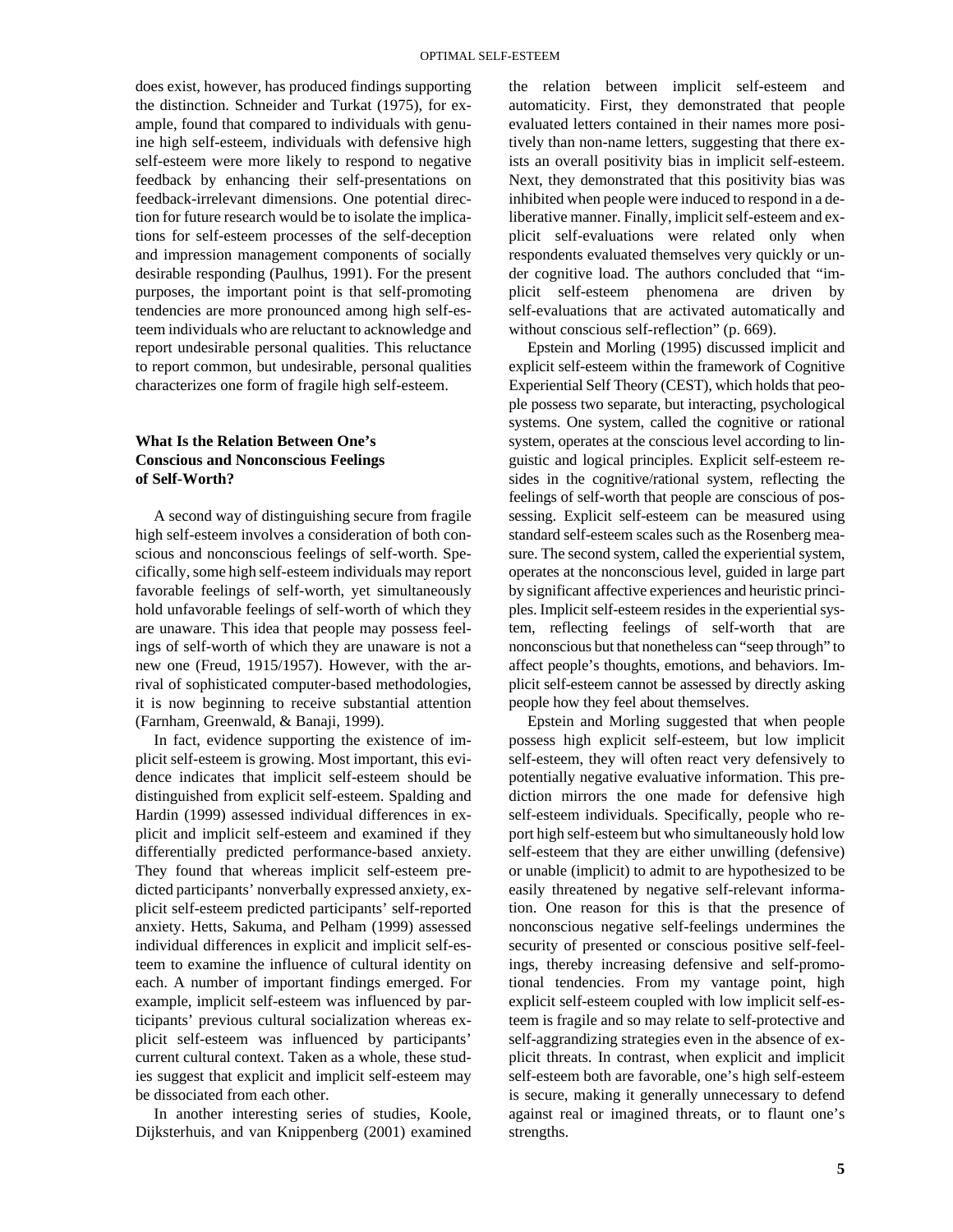A variety of methods can be used to examine implicit self-esteem and its implications for psychological functioning. A number of these methods focus on the assessment of individual differences in implicit self-esteem. One approach developed by Greenwald and colleagues (e.g., Farnham et al., 1999) involves the use of reaction time methods to assess the strength of associative links between self-defining terms and various positive and negative stimuli. The greater the relative strength of positive-self to negative-self associations, the higher one's implicit self-esteem (for a review of this work, see Farnham et al.). In a second approach previously discussed, Koole et al. (2001) used name–letter ratings—those in one's name versus those not in one's name —to index implicit self-esteem (see also Kitayama & Karasawa, 1997; Nuttin, 1985). Hetts and colleagues (2000) used several different techniques to assess implicit self-esteem. One technique involved presenting participants with either self-relevant or non-self-relevant primes followed by either positive or negative target words that were to be identified as quickly as possible. A second technique involved a word completion task preceded by self or non-self primes. Conceptually consistent findings using these two methods emerged across three separate studies.

Examining the implications of individual differences in implicit self-esteem is extremely important. In addition, a complementary strategy is to utilize the experimental setting to situationally activate implicit self-esteem by exposing people to positive or negative self-esteem relevant stimuli (e.g., words such as worthless, capable, likeable) at speeds too fast to be consciously recognized. I discuss this strategy in detail shortly. If converging findings emerge from studies that examine individual differences and those that utilize experimental manipulations, we can have more confidence that the two strategies reflect the operation of similar processes. Some time ago, Carver and Scheier (1983) made that point brilliantly, illuminating the convergence of individual differences in public and private self-consciousness and situationally heightened public and private self-awareness. The same ambitious goal can be adopted for research on implicit self-esteem, that is, to determine whether convergent findings emerge from "dispositional" and "situational activation" approaches to implicit self-esteem.

Although my colleagues and I have yet to examine dispositional assessments of implicit self-esteem, we have completed two studies that utilize situational activations. In the first study, Kernis et al. (2003) examined whether discrepant explicit or implicit self-esteem increases self-serving responding. In the first of two laboratory sessions, college student participants completed Rosenberg's (1965) Self-Esteem Scale (explicit self-esteem) and a background survey in which they indicated whether a wide range of characteristics were self-descriptive (e.g., "I have a close relationship with my mother"; "I have good social skills"; "I am a leader"; "I regularly read books for pleasure").

Approximately 1 or 2 weeks later, participants returned to the lab to do several different tasks. The first task was described as a "visual perception task," but, in actuality, it was designed to activate either positive or negative implicit self-esteem. Participants were seated in front of a computer screen and asked to indicate whether each of a number of "flashes" appeared to the left or the right of a fixation point in the center of the screen. We intended that the fixation point, "I AM," would serve to activate the self-system. Depending on the condition, the "flashes" were self-relevant words presented para-fovially for 90 milliseconds that were either all positive (e.g., capable, talented, likable, worthwhile) or all negative (e.g., cruel, insecure, worthless, inconsiderate), each followed by a mask of random letters. Following another task, participants read a description of a fictitious college student and then rated the extent to which various attributes contributed to her successful graduation from college. These were the same attributes that participants previously said were or were not self-descriptive. A measure of self-serving responding was created by computing the average importance rating given to those attributes previously deemed non-self-descriptive and subtracting it from the average importance rating of self-descriptive attributes. Computed this way, higher scores reflect the self-serving judgment that successful college performance is more dependent on those attributes that one possesses than on those attributes that one does not possess. This task has been used to assess self-serving responses by Dunning and his colleagues in several studies (e.g., Dunning, Leuenberger, & Sherman, 1995).

As anticipated by the theorizing of Epstein and Morling (1995), self-serving responses were greater among those high self-esteem individuals who were presented with negative as opposed to positive self-relevant words; conversely, among low self-esteem individuals, self-serving responses were greater among those who were presented with positive as opposed to negative self-relevant words. This pattern of findings was reflected in an Explicit  $SE \times$  Implicit  $SE$  interaction; neither of the main effects for explicit nor implicit self-esteem approached significance.

The findings of this study converge with those of another (Kernis et al., 2003, Studies 1 & 2), in which we examined whether implicit/explicit self-esteem discrepancies predicted negative judgments of an outgroup member. Participants were non-Jewish undergraduate women whose implicit and explicit self-esteem were assessed as in the Abend et al. study. All participants watched a simulated job interview of a woman who, through many indirect cues, was por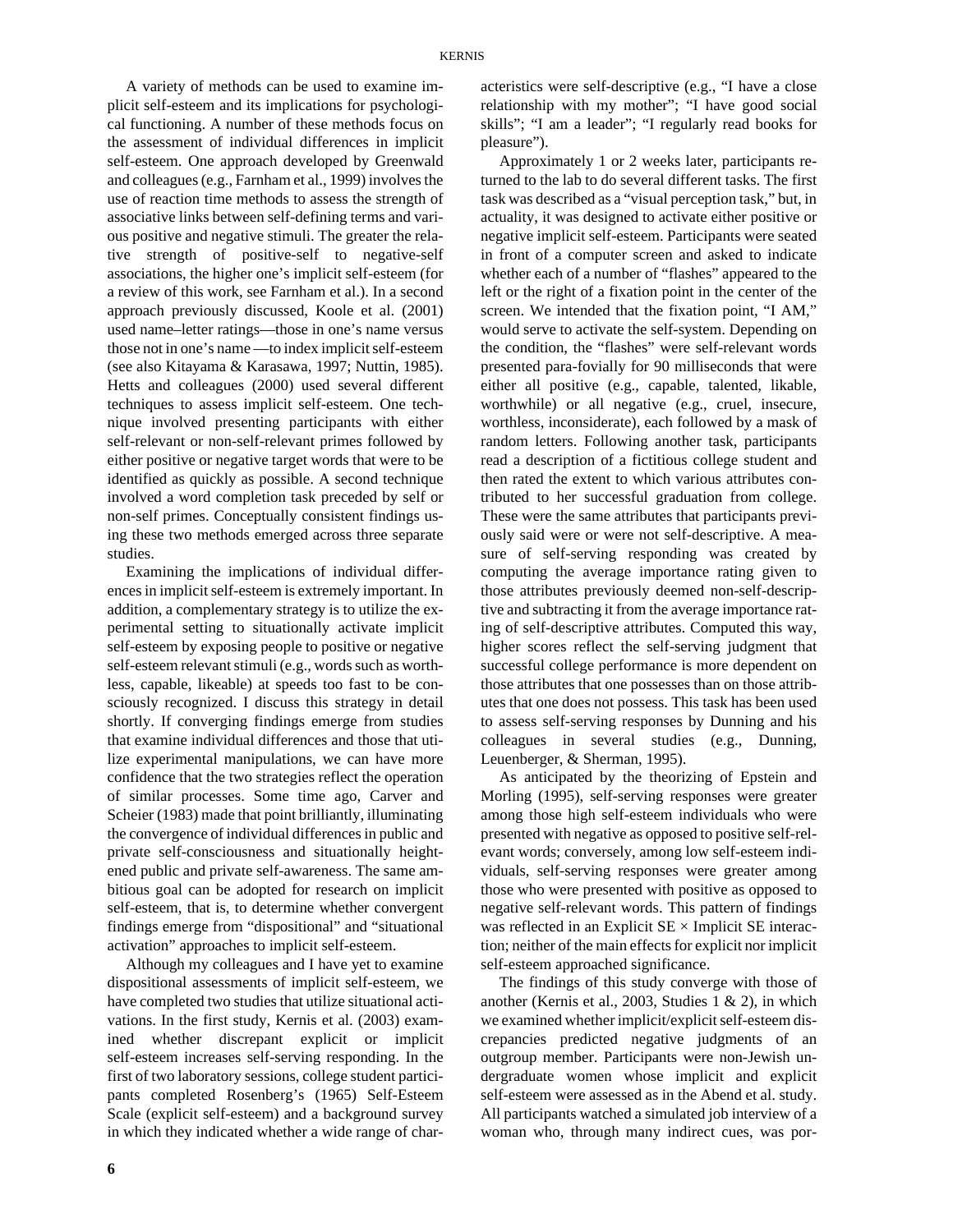trayed as Jewish (the tape was the one used by Fein & Spencer, 1997). They then rated the applicant's suitability for the job plus her general personality characteristics. Analyses revealed the same pattern on the two sets of ratings. High explicit self-esteem participants rated the applicant lower if they were subliminally exposed to negative as opposed to positive self-relevant stimuli. Conversely, among low self-esteem individuals, ratings of the applicant were lower if they were subliminally exposed to positive as opposed to negative self-relevant words. This pattern of findings again was reflected in Explicit  $SE \times$  Implicit  $SE$  interactions  $(ps < .06)$ ; the main effects for explicit and implicit self-esteem did not approach significance.

Taken as a whole, the findings of these two studies point to the conclusion that simulating a discrepancy between individuals' explicit and implicit self-esteem is associated with heightened self-serving and self-protective responses. With respect to naturally occurring discrepancies, high explicit self-esteem paired with negative implicit self-esteem is probably more common than low explicit self-esteem paired with positive implicit self-esteem (Epstein, 1983; Losco & Epstein, 1978; O'Brien & Epstein, 1988). We did not attempt to identify such pairings in the two studies reported here. Instead, we exposed participants to a manipulation that we presumed would situationally activate implicit self-feelings. Given that implicit self-esteem was situationally activated, the pairing of negative implicit self-esteem with high explicit self-esteem is not puzzling. In the "real" world, some high self-esteem individuals may commonly experience nonconscious negative self-feelings. The converse, presumably, is true for some portion of low self-esteem individuals (i.e., they experience nonconscious positive self-feelings). However, resolution of this issue must await future research.

The findings from these two studies should not be taken to mean that every individual, despite the security of one's self-esteem, will be equally affected by the subliminal priming manipulation. To date, we know only that the manipulations we employed were powerful enough to yield effects without controlling for various forms of fragile high self-esteem. I recognize that some people with high explicit self-esteem may be more highly affected by the priming manipulation than others. This is an important agenda for future research. For example, it is possible that stability of self-esteem (to be discussed shortly) moderates the priming manipulation's impact on defensiveness and self-serving responding.

I should acknowledge that although we prefer to characterize the priming manipulation as activating implicit self-esteem, we do not have direct evidence that this is in fact the case. One source of evidence already noted would be that convergent findings emerge when dispositional assessments and situational activations are utilized. Accumulating these data will take time, but they are vital to our understanding of implicit self-esteem. Pending these data, some readers may prefer to characterize our situational manipulation as a threatening (or supportive) priming manipulation that may not activate the implicit system per se. In any event, with additional data, we will be in a better position regarding how best to characterize our priming manipulation.

The literature on implicit self-esteem, attitudes, and stereotypes is burgeoning. Many recent issues of major social and personality journals have at least one article that addresses a variety of important and timely questions. Given my goal for this article, reviewing all of this work is not feasible. Nonetheless, these papers raise several important issues that deserve mention, if not definitive resolution. One issue involves the fact that although several procedures purport to tap into individual differences in implicit self-esteem, they display little if any convergence with each other and as predictors of relevant phenomena (Bosson, Swann, & Pennebaker, 2000). Some procedures rely exclusively on associationistic principles, others on availability or accessibility processes, and still others on ratings of self and non-self-relevant stimuli (i.e., letters of the alphabet). These discrepancies lead one to raise the question "Will the real implicit measure please stand up?" I cannot answer the question here based on available data. Consequently, I urge interested scholars to employ multiple measures of implicit self-esteem so that, through the accumulation of relevant data, we can separate the "wheat from the chaff."

A second issue is that implicit self-esteem measures tend to correlate minimally if at all with explicit measures, and they are sometimes not predictive of the same phenomena (Hetts et al., 1999, Study 2). Some may see this as a problem, arguing that implicit measures should relate to explicit measures and in fact be more powerful predictors because they skirt the detrimental influences of self-presentational concerns.

My view is different. I believe that implicit self-esteem indicators will prove to be valid in their own right. Whether they converge with explicit measures can be adequately addressed both conceptually and empirically. Conceptually, one would not necessarily expect strong convergence if one assumes that implicit self-esteem develops over time via the repeated influence of factors of which people are likely to be unaware (particularly when people reach adulthood). Negative implicit self-esteem may be built up through associations with events and people whose impact is not directly felt by the individual, but that nonetheless exert their influence. In contrast, I believe that people can often point to those defining instances that dramatically affected (and still affect) their explicit self-esteem (e.g., parental divorce, difficulty finding an intimate partner, being cut from the high school band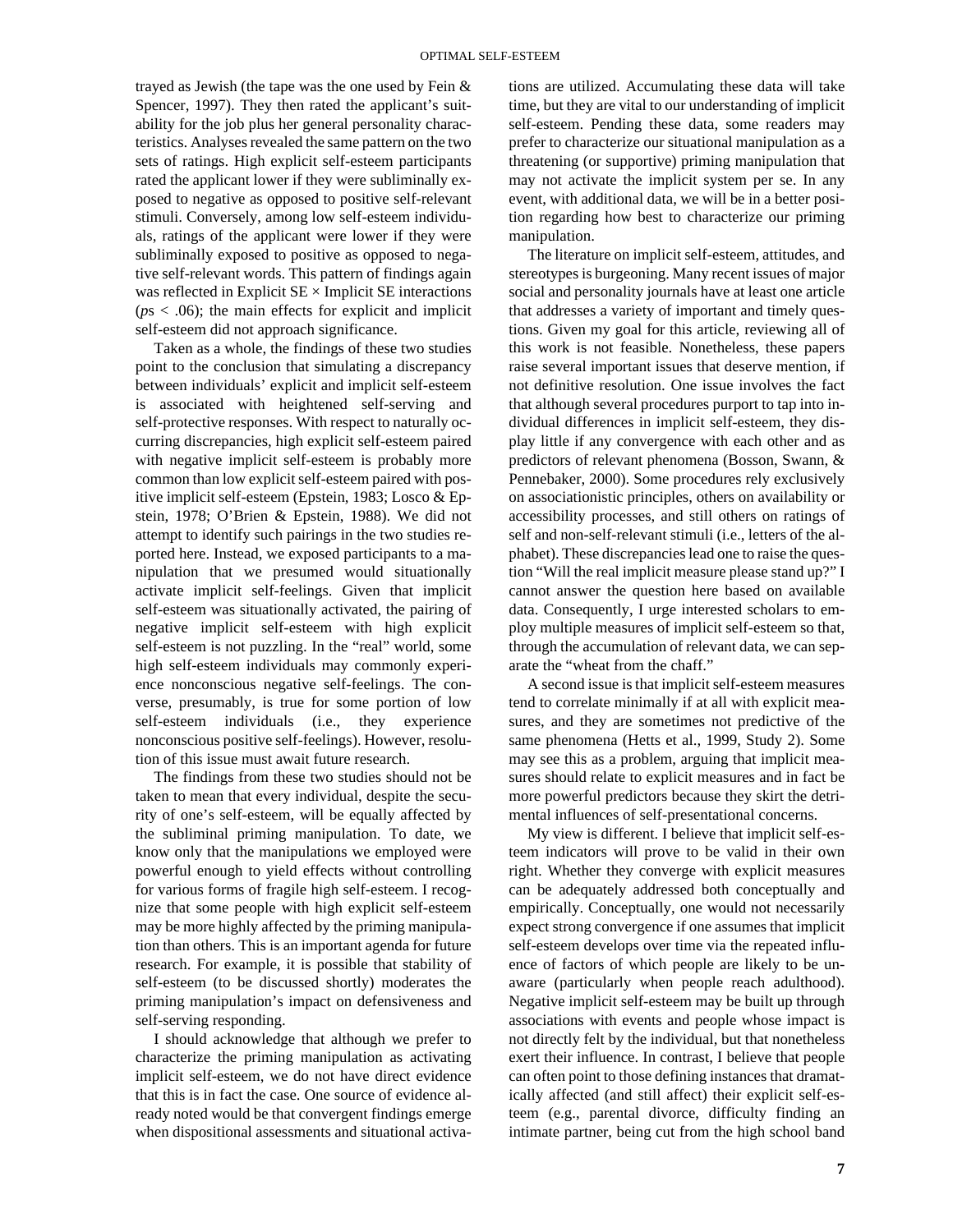or football team, etc.). It follows that many interesting questions involve discrepancies between individuals' implicit and explicit self-esteem and how they jointly predict psychological adjustment and other criterion variables. Finally, I think that implicit self-esteem processes are important in their own right and that directly examining them can lead to answers that are not necessarily congruent with answers obtained for implicit attitudinal or stereotyping processes per se.

These considerations aside, I tentatively characterize the findings of Kernis et al. (2003, Studies 1 & 2) as providing among the first empirical support for Epstein's (1983, 1990; Epstein & Morling, 1995) assertion that discrepant explicit and implicit self-esteem has important implications for psychological functioning. In my view, implicit self-esteem that is discrepant with explicit self-esteem undermines the security of explicit self-esteem. When high explicit self-esteem is undermined by discrepant negative implicit self-esteem, self-serving responses help to bolster conscious positive, but fragile, self-feelings. Conversely, when low explicit self-esteem is accompanied by positive implicit self-esteem, self-serving responses may serve to undermine conscious negative self-feelings, if only temporarily. This undermining of conscious negative self-feelings may increase low self-esteem individuals' felt safety or risk-taking to engage in self-protection and self-enhancing strategies (Brown, Collins, & Schmidt, 1988; Wood, Giordano-Beech, Taylor, Michela, & Gaus, 1994). These assertions are speculative, however, and they await direct empirical support.

As should be obvious from the present discussion, much more research is needed before we fully understand the joint roles of explicit and implicit self-esteem in psychological functioning. However, the data obtained by my colleagues and me indicate that self-promoting or defensive behaviors do not depend on high self-esteem per se. Recall that no main effects emerged for either explicit or implicit self-esteem. Instead, crossover Implicit Self-Esteem × Explicit Self-Esteem interactions consistently emerged. These findings suggest that it is when high self-esteem is paired with nonconscious negative self-feelings, or when low self-esteem is paired with nonconscious positive self-feelings, that such behaviors become readily apparent.

### **Is the Person's Self-Esteem Dependent Upon Certain Outcomes?**

Deci and Ryan (1995) distinguished contingent high self-esteem from true high self-esteem. As they stated, "Contingent self-esteem refers to feelings about oneself that result from—indeed, are dependent on—matching some standard of excellence or living up to some interpersonal or intrapsychic expectations" (p. 32). Individuals who possess contingent high self-esteem are highly preoccupied with their achievements and how they measure up in other people's eyes. They are concerned about where they stand on specific evaluative dimensions (e.g., How good an athlete am I?); place great importance on how they are viewed by others (e.g., Do most people like me?); and they engage in a continual process of setting and meeting evaluative standards (e.g., I need to get an A on my calculus exam) to validate their positive self-feelings.

In other words, contingent self-esteem involves a highly ego-involved form of self-regulation in which one's behaviors and outcomes are linked directly to self and other-based disapproval (Deci & Ryan, 1995). For contingent high self-esteem individuals, poor performances may trigger feelings of incompetence, shame, and worthlessness. Deci and Ryan (1995) pointed out that people with contingent high self-esteem will go to great lengths to avoid such painful experiences, even if it means distorting their performances or derogating the sources of negative feedback. Conversely, because good performances validate contingent high self-esteem individuals' feelings of overall value and worth, these experiences are eagerly sought and may, in the extreme, even be fabricated.

In Deci and Ryan's (1995) and my own views, high self-esteem that is contingent is fragile because it remains high only if one is successful at satisfying relevant criteria. If one is continually successful, high self-esteem may seem secure and well anchored. As Deci and Ryan emphasized, however, it is not, because the need for continual validation drives the person to attain ever more successes. Should these successes cease, the person's self-esteem may plummet. The self-regulatory processes associated with contingent self-esteem are especially powerful precisely because they involve the linking of behaviors and outcomes to self and other-based demands and approval (Deci & Ryan, 1995). In short, for people with contingent high self-esteem, the pursuit and maintenance of positive self-regard often become the "prime directives" that channel their thoughts, feelings, and behaviors.

True high self-esteem, in contrast, reflects feelings of self-worth that are well anchored and secure, that do not depend upon the attainment of specific outcomes, and that do not require continual validation (Deci & Ryan, 1995). According to Deci and Ryan (1995), true high self-esteem develops when one's actions are self-determined and congruent with one's inner, core self, rather than a reflection of externally imposed or internally based demands. Activities are chosen and goals are undertaken because they are important to the individual. Furthermore, relationships with others are characterized by mutual acceptance, intimacy, and understanding (e.g., Ryan, 1993).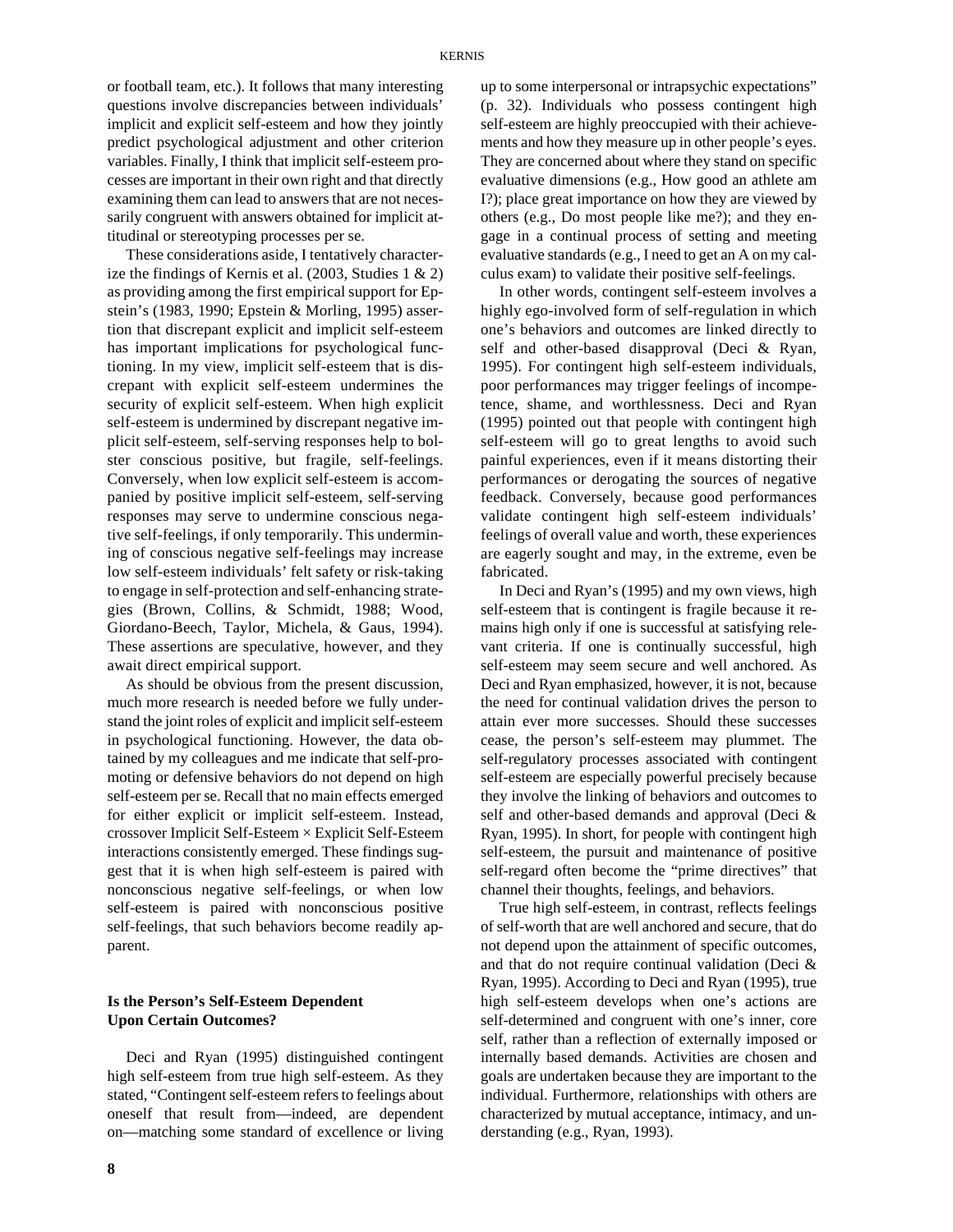True high self-esteem is not "earned," nor can it be "taken away." It is not "overinflated," nor is it "undeserved." Doing well is valued because it signifies effective expression of one's core values and interests, and it is this effective expression that is valued, not high self-esteem per se. Directly pursuing high self-esteem reflects contingent, not true, high self-esteem. Importantly, individuals with true high self-esteem do not take poor performances as indicative of their incompetence or worthlessness. Instead, they nondefensively use poor performance as a source of information to guide their future behavior. As previously noted, people with true high self-esteem do not react unemotionally to poor performances. Specifically, individuals with true high self-esteem may feel disappointed and perhaps somewhat sad or irritated; however, these individuals are unlikely to feel devastated or enraged (Deci & Ryan, 1995). The latter feelings are more likely felt when one's self-esteem is heavily invested in the outcome (i.e., high ego-involvement).

Building on Deci and Ryan's (1995) framework, Crocker and Wolfe (2001) provided evidence that individual differences exist in the specific criteria that people with contingent high self-esteem attempt to satisfy to maintain their positive self-feelings. For some people, academic competence is most critical, whereas for others, it is social acceptance that matters most. Other major categories of contingencies, each having its own criteria to be met, include one's physical appearance, God's love, power, and self-reliance. Initial empirical efforts to assess individual differences in the strength of these various contingencies have been very encouraging (see Crocker & Wolfe, 2001). I see great potential value in determining the precise nature of individuals' self-esteem contingencies and the way in which they play out in people's specific thoughts, feelings, and behaviors.

For the present purposes, however, I focus less on the specific content of one's contingencies than on whether contingencies per se are operative. In this vein, Kernis and Paradise (2003) examined the role of contingent self-esteem in predicting the intensity of anger aroused by an ego-threat. We developed a measure of contingent self-esteem (the Contingent Self-Esteem Scale, Paradise & Kernis, 1999) consisting of 15 items, each of which is rated on 5-point Likert scales ranging from 1(*not at all like me*) to 5(*very much like me*). Sample items include "An important measure of my worth is how well I perform up to the standards that other people have set for me" and "Even in the face of failure, my feelings of self-worth remain unaffected" (reverse-scored). The scale is internally consistent ( $\alpha$  = .85), and it displays considerable test-retest reliability  $(r = .77)$  over approximately 4 weeks).

We reasoned that people with highly contingent self-esteem would be easily threatened by an insulting evaluation and that they would deal with this threat by becoming especially angry and hostile. Participants were undergraduate women whose self-esteem level and degree of contingent self-esteem were assessed. Subsequently, they participated in a laboratory session in which their "presentational skills" ostensibly were rated by an unseen observer who was in another room. Through random assignment, some women received an evaluation that contained insulting statements about their appearance and mannerisms, whereas other women received a generally positive evaluation. Following receipt of the evaluation, they indicated how angry and hostile they felt. As anticipated, the more contingent the women's self-esteem, the angrier they reported feeling in response to the insulting treatment. This effect occurred after controlling for the effect of self-esteem level, supporting the notion that contingent self-esteem reflects a form of fragile self-esteem associated with heightened vulnerability and reactivity to self-esteem threats.

Several weeks later, participants also completed the Anger Response Inventory (ARI; Tangney et al., 1996), a self-report instrument that taps various aspects of the experience and expression of anger, including anger intensity, intentions for expressing anger, and tendencies to engage in physical or verbal aggression. Consistent with the laboratory findings, the more contingent the women's self-esteem, the more intense their anger response to hypothetical scenarios (though here, the effect was marginally significant). Additionally, the more contingent the women's self-esteem, the more malevolent their intentions for expressing their anger (i.e., they wanted to get back at or hurt the instigator) and the greater their desire to "let off steam." However, rather than attack the instigator directly, women with highly contingent self-esteem, compared to women with less contingent self-esteem, were more likely to focus their anger inward and stew about it, chastise themselves for not doing anything, and lash out at innocent others and things. Taken as a whole, these findings suggest that women with highly contingent self-esteem are easily angered but that they do not deal with this anger in constructive ways.

In summarizing her research, Harter (1997) noted that "adolescent females who report that appearance determines their sense of self-worth as a person (1) feel worse about their appearance, (2) have lower self-esteem, and (3) also report feeling more affectively depressed compared to females for whom self-esteem precedes judgments of appearance (Harter, 1993; Zumpf & Harter, 1989)" (p. 163). Likewise, Harter, Stocker, and Robinson (1996) found that adolescents whose self-esteem is dependent upon the approval of others were especially preoccupied with the opinions of others, thought that they received low and fluctuating levels of social support, and reported low and fluctuating feelings of self-worth. Additionally, in a study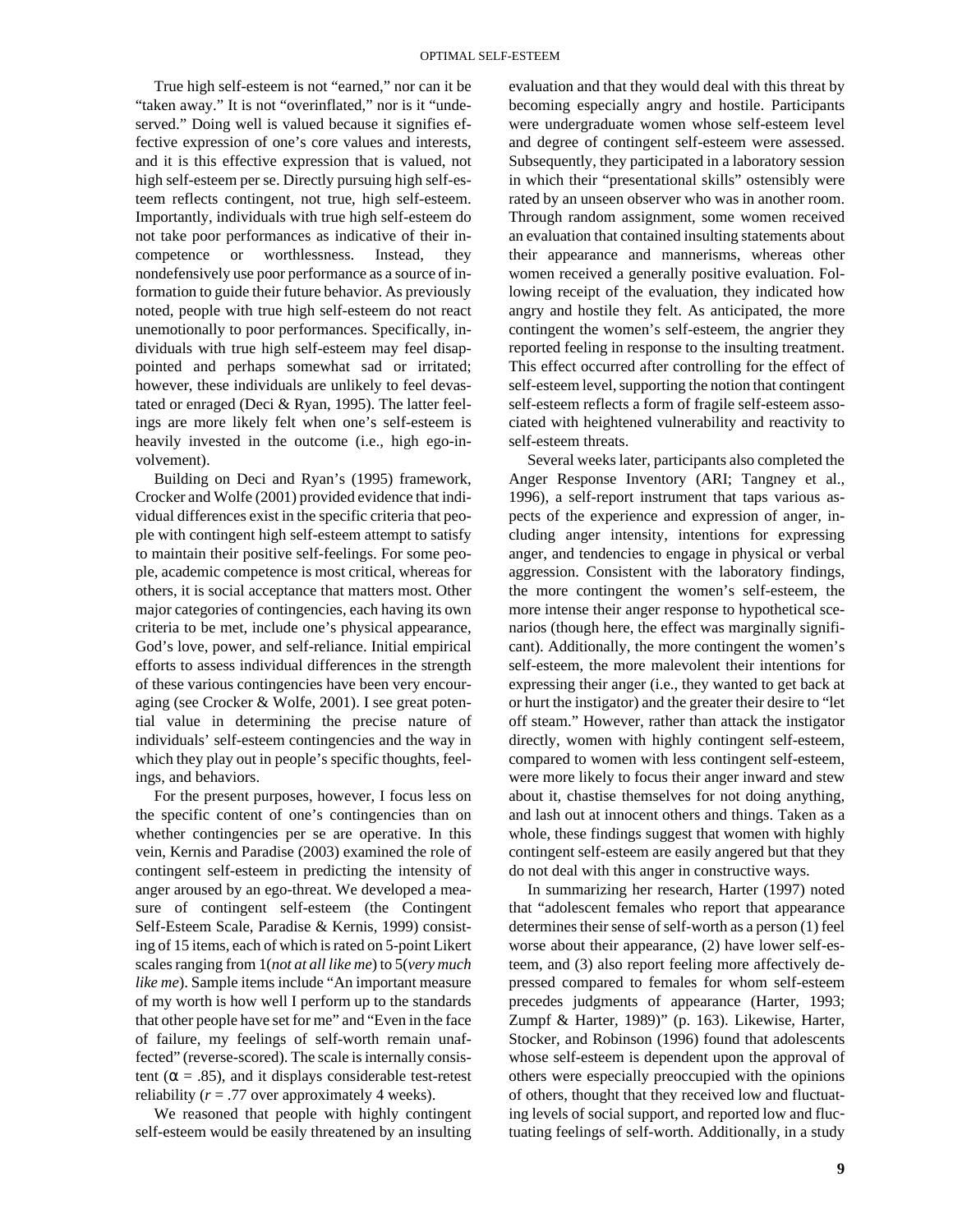on contingent self-esteem and self-reported anger, Kernis, Paradise, and Goldman (1999) found that college students whose self-esteem is highly contingent on having power over others (using the measure developed by Crocker, Luhtanen, & Bouvrette, 2001) reported especially high tendencies to experience anger.

Crocker, Sommers, and Luhtanen (2002) examined the relation between contingent self-esteem and college seniors' reactions to being accepted to or rejected by the graduate schools to which they had applied. Compared with baseline days on which participants received no news, the stated self-esteem of individuals whose self-esteem was contingent on academic competence was especially likely to rise with news of acceptance and decline with news of rejection. Importantly, none of the other contingencies showed similar effects, suggesting the importance of the match between life events and particular self-esteem contingencies (for further discussion of this issue, see Crocker & Park, 2002). In other research, Crocker (2002) reported that the contingencies of social approval and physical attractiveness were predictive of depressive symptoms among first-year college students.

Neighbors, Larimer, Geisner, and Knee (2001) found that the more contingent college students' self-esteem (assessed by the Paradise & Kernis, 1999, measure), the more they reported drinking alcohol to enhance their mood, improve their social functioning, prevent peer rejection, and cope with their problems. In addition, contingent self-esteem was related to greater frequency of alcohol consumption and to alcohol-related problems.

In sum, recent research and theory offer encouraging support for the construct of contingent self-esteem, its assessment, and its implications for distinguishing between fragile and secure self-esteem. At least two measurement instruments are available (Crocker et al., 2001; Paradise & Kernis, 1999), which hopefully will facilitate additional research. I will return to a discussion of the assumptions that underlie these two measures in a later section.

### **To What Extent Do Current, Contextually Based Feelings of Self-Worth Fluctuate?**

A fourth way to distinguish between secure and fragile high self-esteem is based on the extent to which a person's current feelings of self-worth fluctuate across time and situations. These short-term fluctuations in one's immediate, contextually based feelings of self-worth reflect the degree to which one's self-esteem is unstable: the greater the number of fluctuations, the more unstable one's self-esteem. Stability of self-esteem is conceptualized as distinct from self-esteem level, in that the latter reflects the positivity of one's typical or general feelings of self-worth (for reviews, see Greenier, Kernis, & Waschull, 1995; Kernis, 1993; Kernis & Waschull, 1995).

A considerable body of research supports the usefulness of distinguishing among high self-esteem individuals based on how much their immediate feelings of self-worth fluctuate (e.g., Kernis et al. 1993; Kernis, Grannemann, & Barclay, 1989; Kernis, Grannemann, & Mathis, 1991; for summaries, see Greenier et al., 1995; Kernis & Waschull, 1995). Stable high self-esteem individuals have positive, well-anchored feelings of self-worth that are little affected by specific evaluative events. In contrast, unstable high self-esteem individuals possess favorable, yet fragile and vulnerable feelings of self-worth that are influenced by specific evaluative events (Greenier et al., 1999). These events may be internally generated (e.g., reflecting on one's earlier interactions with others) or externally provided (e.g., a positive evaluation).

A core characteristic of people with fragile self-esteem is that they react very strongly to events that they view as relevant to self-esteem; in fact, they may even see self-esteem relevance in cases where it does not exist. As in Deci and Ryan's (1995) conceptualization of contingent high self-esteem, people with unstable high self-esteem are thought to be highly ego-involved in their everyday activities. Elsewhere, we (Greenier et al., 1999; Kernis, Greenier, Herlocker, Whisenhunt, & Abend, 1997) have portrayed this heightened ego-involvement as an "evaluative set" comprised of several interlocking components. First, an *attentional* component involves "zeroing in" on information or events that have potentially self-evaluative implications. Second, a *bias* component involves interpreting ambiguously or non-self-esteem relevant events as self-esteem relevant. Finally, a generalization component involves linking one's immediate global feelings of self-worth to specific outcomes and events (e.g., a poor math performance is taken to reflect low overall intelligence and worth). Each of these components may operate outside one's awareness or be consciously and deliberately invoked.

Research relevant to this evaluative set is reviewed in detail elsewhere (Kernis & Paradise, 2002). Briefly, compared to people with stable self-esteem, people with unstable self-esteem (a) experience greater increases in depressive symptoms when faced with daily hassles (Kernis et al., 1998; Roberts & Monroe, 1992), (b) have self-feelings that are more affected by everyday negative and positive events (Greenier et al., 1999), (c) take a self-esteem protective rather than a mastery-oriented stance toward learning (Waschull & Kernis, 1996), (d) focus more on the self-esteem threatening aspects of aversive interpersonal events (Waschull & Kernis, 1996), (e) have more impoverished self-concepts (Kernis, Paradise, Whitaker, Wheatman, & Goldman, 2000), (f) regulate their goal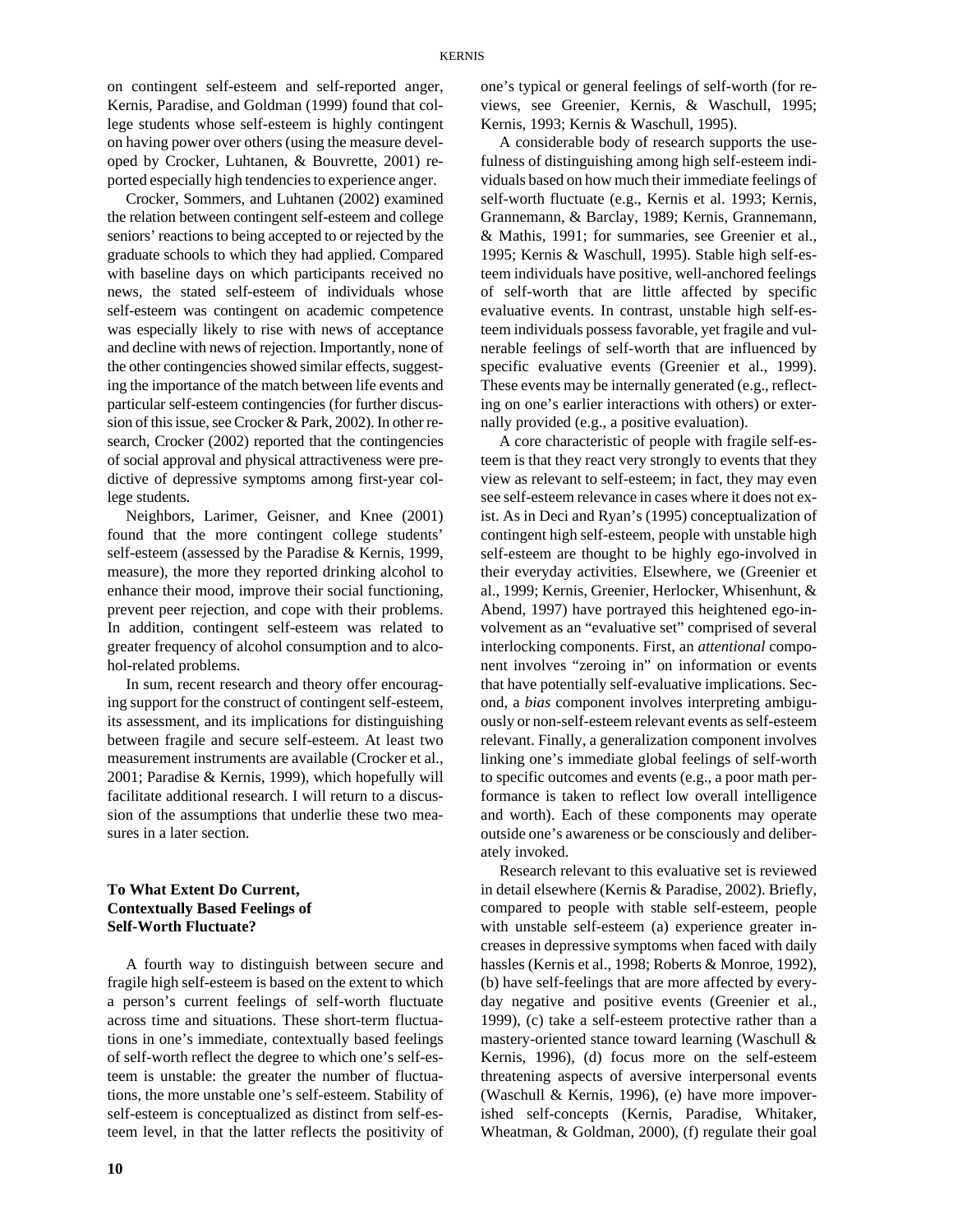strivings with less self-determination (Kernis, Paradise, Whitaker, et al., 2000), and (g) report greater tendencies to overgeneralize negative implications of specific failures (Kernis et al., 1998). Taken as a whole, these findings point to the utility of using stability of self-esteem to distinguish between fragile and secure forms of high self-esteem. I turn now to this issue.

People with unstable high self-esteem are more defensive and self-aggrandizing than are their stable high self-esteem counterparts, yet they are lower in psychological health and well-being. Defensiveness often manifests itself in frequent outbursts of anger and hostility, which are often aimed at restoring damaged self-feelings (Felson, 1984; Feshbach, 1970). Kernis and colleagues (1989) reported that unstable high self-esteem individuals scored the highest on several well-validated anger and hostility inventories (e.g., the Novaco Anger Inventory; Novaco, 1975); stable high self-esteem individuals scored the lowest; and stable and unstable low self-esteem individuals scored between these two extremes. As evidence of self-aggrandizing tendencies, Kernis et al. (1997) found that people with unstable high self-esteem were more likely than those with stable high self-esteem to boast about a success to their friends; after an actual success, those with unstable high self-esteem were more likely to claim that they did so in spite of the operation of performance-inhibiting factors (Kernis et al., 1992).

Additional evidence concerning the fragility of unstable high self-esteem comes from a recent study involving people in intimate relationships (Kernis, Paradise, & Goldman, 2000). We drew on some research by Lydon, Jamieson, and Holmes (1997). Lydon et al. distinguished between being in a relationship with someone (i.e., "unit" phrase) from the period when a relationship is wanted but not yet formed, which they called the pre-unit phase. During the pre-unit phase, seemingly innocuous events—for example, not returning a phone call—are imbued with a great deal of meaning and implications regarding the fate of the relationship and the way in which one is viewed by the desired partner. Rather than focus on relationship stages, however, we focused on the degree to which individuals' high self-esteem is secure or fragile. We reasoned that individuals with secure (stable) high self-esteem would interpret and react to ambiguously negative actions by their partners by treating these events as innocuous, either by minimizing their negative aspects or by offering a benign interpretation of them. In contrast, individuals with fragile (unstable) high self-esteem were expected to imbue these events with adverse self-relevant implications, either by personalizing them or by resolving to reciprocate in kind to get even with their partner. If we were correct, this would suggest that fragile, but not secure, high self-esteem individuals are prone to interpret their partners' actions in ways that foster a vicious cycle of negativity within their intimate relationships.

Participants in this study read nine scenarios that depicted ambiguously negative events in which their partner might engage. Each event had multiple, plausible causes and implications for self, partner, and the relationship. Participants rated the likelihood that they would respond in each of four different ways designed to capture this multiplicity of potential causes and implications. Two response options signaled overinvestment of the self and implied that the self was somehow threatened by the event. Of these, one (personalizing) involved magnifying the event's negative implications for the self. The other (reciprocating) involved resolving to "get even" with the partner as a way to deal with the self-esteem threat. The two remaining response options captured reactions or interpretations that did not involve overinvestment of the self. Of these, one (benign) involved a transient externally based (usually partner-related) explanation. The other (minimizing) involved taking the event at "face value," that is, not making a big deal of it. Two sample scenarios and accompanying response options appear in Table 1.

Our findings provided strong support for our hypotheses. Specifically, unstable high self-esteem individuals reported being most likely to engage in "personalizing" and "reciprocating" response options,

**Table 1.** *Example Scenarios and Response Options*

<sup>1.</sup> Your partner gives you a nice birthday present, but it isn't what you have subtly let him/her know that you really wanted. How likely is it that you would… .

A. think that you must not be important enough to him/her. (Personalizing)

B. enjoy the present you got. (Minimizing)

C. think that circumstances beyond his/her control must have prevented it. (Benign)

D. in the future give him/her a present other than what you know he/she clearly wants. (Reciprocating)

<sup>2.</sup> You see your partner speaking seriously with one of his/her close friends. When they notice your arrival, the tone of the conversation quickly changes. How likely is it that you would… .

A. just join in the conversation. (Minimizing)

B. be highly suspicious that your partner must be hiding something from you. (Personalizing)

C. think that they are sharing something personal between them, as close friends do. (Benign)

D. show your partner how it feels by creating a similar situation with one of your friends. (Reciprocating)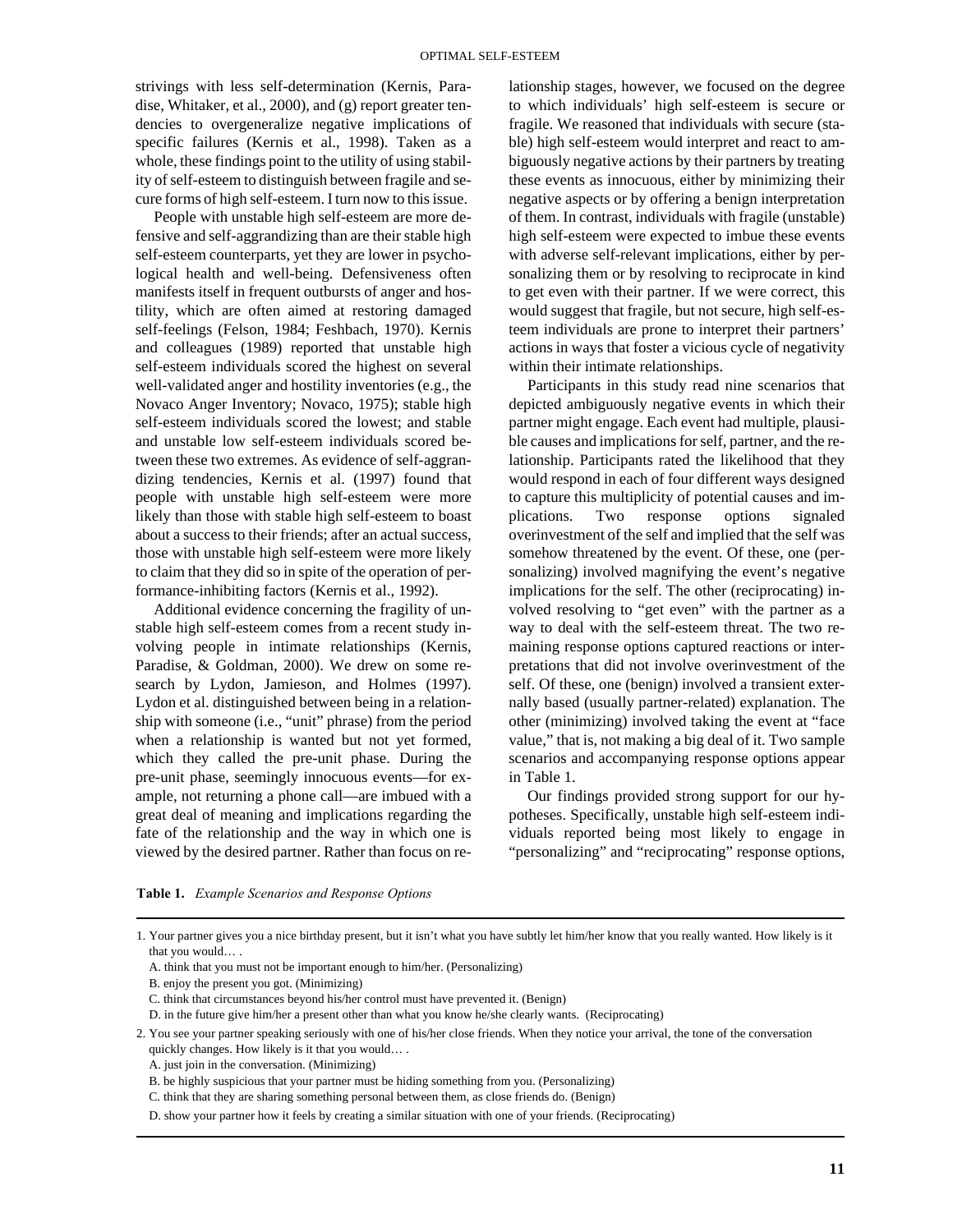whereas stable high self-esteem individuals reported being least likely to engage in them (low self-esteem individuals fell between). Conversely, stable high self-esteem individuals reported being most likely to engage in "benign" and "minimize" reactions, whereas unstable high self-esteem individuals reported being least likely to engage in them (low self-esteem individuals again fell between). These findings are important because they point to the operation of dynamics associated with fragile high self-esteem that until now have been ascribed to low self-esteem individuals (Murray, Holmes, MacDonald, & Ellsworth, 1998), or to those highly sensitive to rejection (Downey, Freitas, Michaelis, & Khouri, 1998).

To the extent that these findings reflect stable and unstable high self-esteem individuals' actual responses to partner behaviors, we would also expect differences to emerge in their ratings of relationship quality and satisfaction. Participants completed a modified version of Spanier's (1976) Relationship Quality Scale twice, once at the same session that they completed the scenario measure and again approximately 4 to 6 weeks later. Importantly, unstable high self-esteem individuals reported lower relationship quality at time two (with or without controlling for time one scores) than did stable high self-esteem individuals.

The defensive and hostile reactions reported by unstable high self-esteem individuals presumably had cumulative, adverse effects on the development of intimacy, trust, and security in their relationships. These effects may accrue for both partners in an intimate relationship, although for now, we can speak directly about only one partner. Fragile high self-esteem individuals presumably felt barriers to increased intimacy with their partners, though they may have been unaware that these barriers were in part of their own making. Importantly, these barriers can undermine relationship quality and satisfaction. An important direction for future research is to incorporate partners into the analysis. Many provocative questions then can be addressed. For example, are partners of unstable high self-esteem individuals more likely to engage in potentially threatening behaviors than are partners of stable high self-esteem individuals? Do they generally treat their mates with less respect so that our participants' responses reflected reality? That is, do partners get caught up in the cycle of overreaction and defensiveness that characterizes fragile high self-esteem individuals and become active participants themselves? Answers to questions such as these will provide important information about how processes associated with fragile and secure high self-esteem may undermine or promote the development of mutually satisfying intimate relationships.

Turning to another topic, the enhanced tendencies toward self-enhancement and self-protection exhibited by unstable high self-esteem individuals apparently do *not* translate into greater psychological adjustment and well-being. This is expected if indeed unstable high self-esteem is a form of fragile high self-esteem. Paradise and Kernis (2002) administered Ryff's (1989) psychological well-being measure to a sample of college students who also completed measures of level and stability of self-esteem. Ryff's measure assesses six core components of psychological well-being: (a) *self-acceptance*, the extent to which individuals hold positive self-directed attitudes ("I like most aspects of my personality"); (b) *positive relations with others*, the extent to which individuals have relationships characterized by love, friendship, and identification ("I have not experienced many warm and trusting relationships with others"); (c) *autonomy*, the extent to which individuals are self-determining, independent, and self-regulating (e.g., "I judge myself by what I think is important, not by the values of what others think is important"); (d) *environmental mastery*, the extent to which individuals can deal successfully with environments and demands that make up their everyday lives ("I am quite good at managing the many responsibilities of my daily life"); (e) *purpose in life*, the extent to which individuals believe that life has purpose and meaning ("Some people wander aimlessly through life, but I am not one of them"); and (f) *personal growth*, the extent to which individuals value and envision continued development ("I think it is important to have new experiences that challenge how you think about yourself and the world").

Consistent with Ryff's (1989) findings, high self-esteem individuals reported greater autonomy, environmental mastery, purpose in life, self-acceptance, positive relations with others, and personal growth than did low self-esteem individuals. Importantly, differences among high self-esteem individuals also emerged as a function of self-esteem stability. Specifically, compared with individuals with stable high self-esteem, individuals with unstable high self-esteem reported lower autonomy, environmental mastery, purpose in life, self-acceptance, and positive relations with others. In essence, whereas stable high self-esteem individuals reported that they functioned autonomously, possessed a clear sense of meaning in their lives, related effectively within both their physical and social environments, and were highly self-accepting, the same was less true of unstable high self-esteem individuals.

These findings suggest that whereas possessing stable high self-esteem may provide the basis for functioning effectively in various realms, unstable high self-esteem may undermine (or at least not promote) effective functioning. It may also be the case that effective functioning in a variety of behavioral and psychological domains may foster well-anchored, positive self-feelings, whereas ineffective functioning may undermine the security and/or favorableness of one's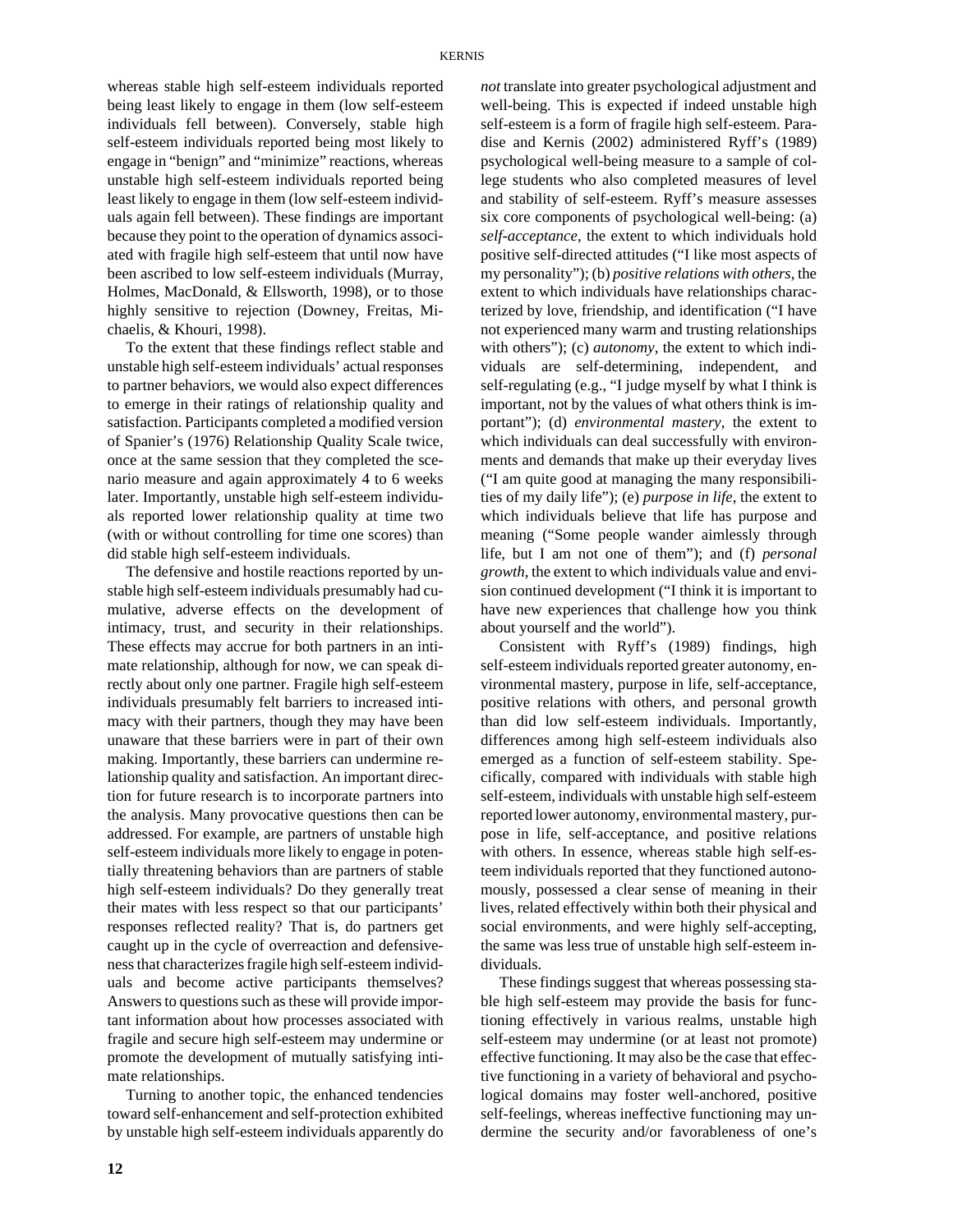self-feelings. This latter explanation is consistent with the findings of Deci and Ryan (1995), who asserted that true high self-esteem develops naturally out of the satisfaction of one's needs for self-determination, competence, and relatedness. A third possibility emphasizes the reciprocal influences that self-esteem and other aspects of psychological well-being may have on each other. For the present purposes, distinguishing between these scenarios is not necessary. What is important is that each emphasizes the important linkages between self-esteem and other indices of psychological well-being.

Although differences exist between our conceptualization of unstable high self-esteem and Deci and Ryan's (1995) conceptualization of contingent high self-esteem (see Kernis & Paradise, 2002, and later in this article), here I note several important features that they share. First, both emphasize the link between feelings of self-worth and specific outcomes. Second, both describe enhanced tendencies to be caught up in the processes of defending, maintaining, and maximizing one's positive, though tenuous, feelings of self-worth. Likewise, stable and true high self-esteem both are taken to reflect secure, well-anchored feelings of self-worth that do not need continual validation. Pleasure following success and disappointment following failure are reactions thought to characterize people with either stable or true self-esteem, but these reactions are not tinged with defensiveness or self-aggrandizement (Deci & Ryan, 1995; Kernis et al., 1997).

### **Toward a Conceptualization of Optimal Self-Esteem**

What, then, is optimal self-esteem? I have laid much of the groundwork for answering this question throughout this article, but it is now time to be explicit. I believe that optimal self-esteem involves favorable feelings of self-worth that arise naturally from successfully dealing with life challenges; the operation of one's core, true, authentic self as a source of input to behavioral choices; and relationships in which one is valued for who one is and not for what one achieves. It is characterized by the relative absence of defensiveness, that is, being willing to divulge negative behaviors or self-aspects in the absence of excessively strong desires to be liked by others. Moreover, it is characterized by favorable implicit feelings of self-worth that stem from positive experiences involving one's actions, contextual factors, and interpersonal relationships. On the other hand, it is characterized by minimal if any dependence upon specific outcomes or achievements (it is not contingent), and its contextual component does not exhibit substantial fluctuations (it is stable).

I propose that authenticity as an individual difference construct may be particularly important in delineating the adaptive features of optimal self-esteem. Authenticity can be characterized as reflecting the unobstructed operation of one's true, or core, self in one's daily enterprise. As I describe, authenticity has at least four discriminable components: awareness, unbiased processing, action, and relational orientation. The awareness component refers to having awareness of, and trust in, one's motives, feelings, desires, and self-relevant cognitions. It includes, but is not limited to, being aware of one's strengths and weaknesses, trait characteristics, and emotions. Another aspect of this component is being aware of one's inherent polarities, or, as Perls, Hefferline, and Goodman (1951/1965) put it, being aware of both "figure" and "ground" in one's personality aspects. In the view of Perls and colleagues, people are not exclusively masculine or feminine, extroverted or introverted, dominant or submissive, and so on. Rather, one aspect of these dualities predominates over the other, although both aspects exist. As individuals function with greater authenticity, they are aware that they possess these multifaceted self-aspects, and they utilize this awareness in their interchanges with others and with their environments. In short, the awareness component of authenticity involves knowledge of one's needs, values, feelings, figure-ground personality aspects, and their roles in behavior.

As infants develop, awareness is facilitated by what is called *intersubjectivity*:

"a state of connection and mutual understanding that emerges during interaction with another person. … A reasonable degree of match between the child's experience and the adult's feedback is necessary in order to establish a state of intersubjectivity; different types of mismatches, such as when the caregiver fails to reflect the same emotional tone or energy level that the infant is feeling, can make the infant quite distressed and may lead to a disrupted sense of self (Stern, 1985)." (Hoyle et al., 1999, pp. 31–32)

Perhaps the most damaging type of exchange for a child's developing awareness involves a parent explicitly denying the legitimacy of a child's inner experience, perhaps even punishing it. Consider the following example. Children have lots of energy, and they are often fidgety at airports during long layovers. Seeing parents take turns walking with their children to burn off some of this energy is very common. In stark contrast, I recall an instance in which a child repeatedly slid off the chair onto the floor only to be forcibly plopped back into the chair by his parent, who repeatedly admonished him to "sit still." Eventually, the parent's will overpowered the child's and, though looking extremely miserable, the child sat still. Continual punishment or contradiction of a child's inner experiences may lead the child to ignore or dismiss these experiences in favor of those of the parental figure (cf. Deci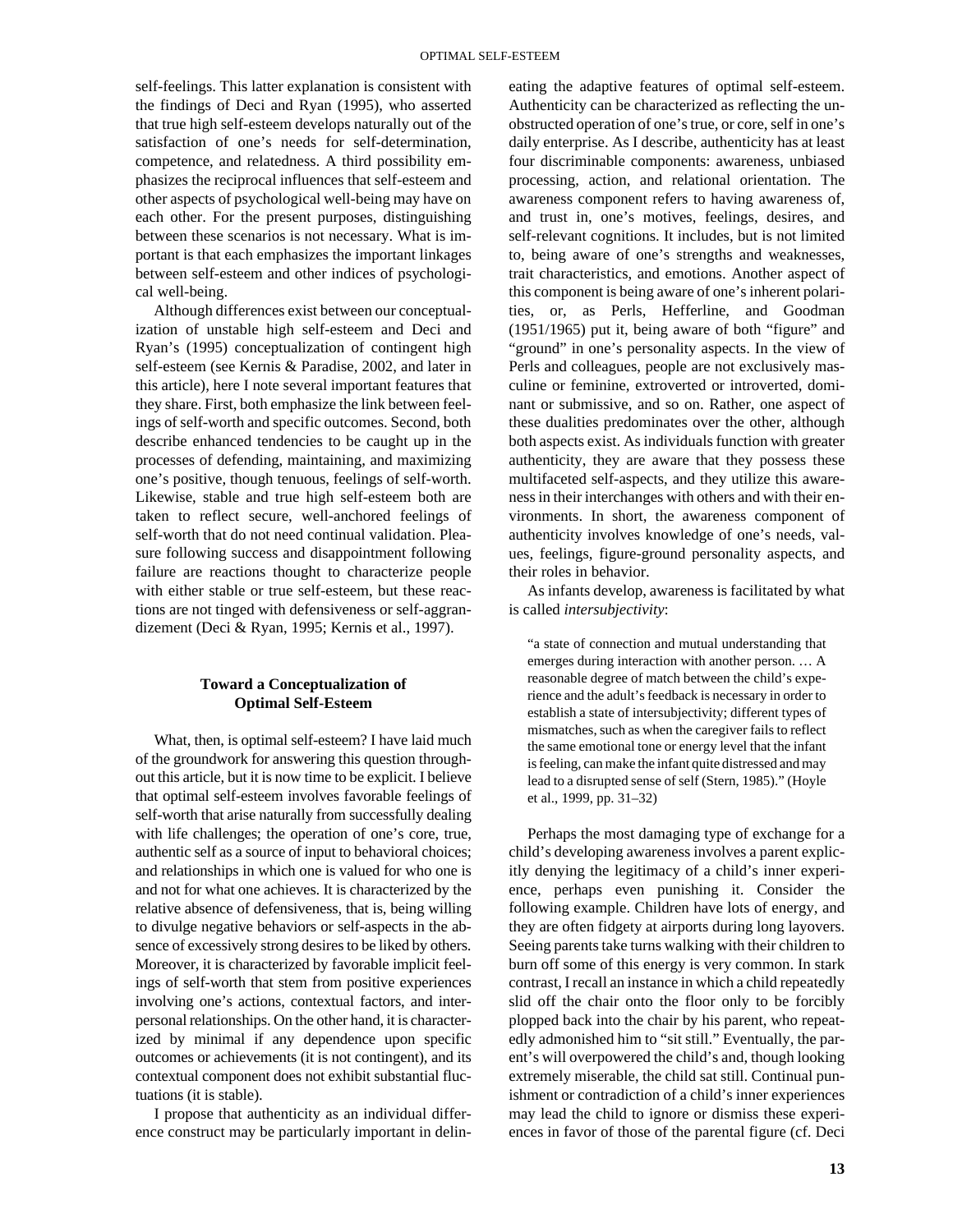& Ryan, 1985; Ryan, 1993). Some years ago, Sullivan (1965) called these self-aspects the "bad me" or "not me." As we will see, elements of the "bad" or "not" me also figure in the display of inauthentic or "false-self" behaviors (Harter, 1997).

A second component of authenticity involves the unbiased processing of self-relevant information. In other words, it involves not denying, distorting, exaggerating, or ignoring private knowledge, internal experiences, and externally based evaluative information. Instead, it involves objectivity and acceptance of one's positive and negative aspects, attributes, and qualities. Some people, for instance, have great difficulty acknowledging that they may not be very skillful at a particular activity. Rather than accept their poor performance, they may rationalize its implications, belittle its importance, or completely fabricate a "new" score. Others may have difficulty accepting and incorporating into the self the various "ground" aspects of personal qualities, as if some "alien," and not they, possesses these qualities, though at some level they are aware of the existence of these qualities. Still others have difficulty acknowledging certain emotions in themselves, such as anger or anxiety, and instead misrepresent them as sadness or boredom, respectively. These defensive processes are motivated, at least in part, by self-esteem concerns, and we would expect to find them both for negative and positive information. People may delude themselves into believing that a triumph over a clearly inferior opponent validates their own extremely high level of ability, or they may take it for what it is: I beat this person, which if not a fluke, suggests that I have greater skills than this person, but it does not by itself show that my game is a dominant force.

This discussion of the unbiased processing stage of authenticity is consistent with recent conceptualizations of ego defense mechanisms. Like research on self-esteem, research on defense mechanisms has proliferated in recent years. This interest has been fortified by findings linking individual differences in defense styles to a wide range of physical and psychological indices. Notable in this regard is Vaillant's longitudinal work showing that adaptive defense styles that involve minimal reality distortion predict greater psychological and physical well-being many years into the future (e.g., Vaillant, 1992). In contrast, maladaptive or immature defenses that involve greater reality distortion and/or failure to acknowledge and resolve distressing emotions relate to numerous psychological and interpersonal difficulties, including poor marital adjustment (Ungerer, Waters, Barnett, & Dolby, 1997).

A third component involves behavior, specifically whether people act in accord with their true self. In my view, behaving authentically means acting in accord with one's values, preferences, and needs as opposed to acting merely to please others or to attain rewards or avoid punishments through acting "falsely." Harter (1997) suggested that three distinct motives underlie the display of false self-behavior among adolescents. The first motive involves devaluation of the self in which actors dislike themselves or significant others dislike them. The second motive involves wanting to please or be liked by others. The third motive involves wanting to experiment with different selves as a form of social role-playing:

Those citing motives emphasizing devaluation of the self report the worst outcomes in that they (1) engage in the highest levels of false self behavior, (2) are more likely not to know who their true self really is, and (3) report the lowest self-esteem coupled with depressed affect. Those endorsing role experimentation report the most positive outcomes (least false behavior, most knowledge of true self, highest self-esteem and cheerful affect), with the approval seekers concerned with impression management falling in between. (Harter, 1997, p. 90)

In my view, role experimentation need not be inauthentic. I argue that in the vast majority of cases, it reflects an extension of one's true self in action. Adolescents are constantly experiencing new situations, meeting new people, and so forth. Identities may feel new or experimental in these novel contexts. They can reflect authenticity, however, to the extent that they are informed by what one knows to be true of the self. Moreover, role experimentation may be a catalyst for self-improvement and growth. In contrast, in those instances where one deliberately enacts an identity opposed to one's true self, role experimentation is likely to be inauthentic. As an example, recall the Seinfield episode in which George Costanza thinks about how he would normally react and deliberately does exactly the opposite.

Admittedly, instances exist in which the unadulterated expression of one's true self may result in severe social sanctions. Here, I would expect authenticity to reflect a sensitivity to the fit (or lack of ) between one's true self and the dictates of the environment and an awareness of the potential implications of one's behavioral choices. Authenticity is not reflected in a compulsion to be one's true self, but rather in the free and natural expression of core feelings, motives, and inclinations. When this expression stands at odds with immediate environmental contingencies, I would expect that authenticity is reflected in short-term conflict. How this conflict is resolved can have considerable implications for one's felt integrity and authenticity. Rather than focusing exclusively on whether authenticity is or is not reflected in one's actions per se, focusing on the manner in which processes associated with the awareness and unbiased processing components inform one's behavioral selection is likely to be useful. For example, if a person reacts to pressure by acting in accord with prevailing social norms that stand in con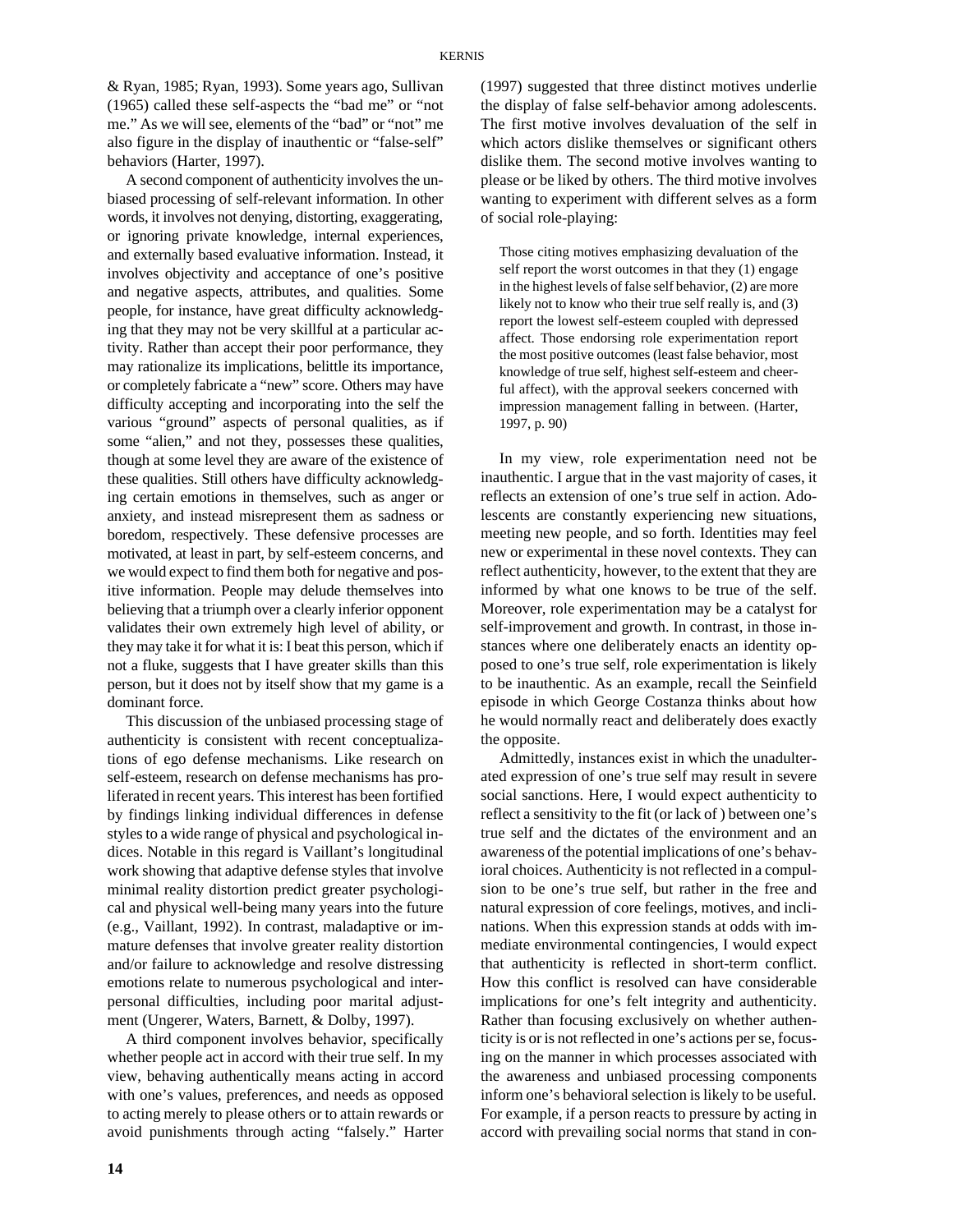trast with his or her true self, then authenticity may be operating at the awareness and processing levels, but not at the behavioral level. Conversely, one may be highly aware of one's true self and attempt to freely act in accord with it, but then severe sanctions follow. The next time that situation is confronted, the person may engage in the socially called for behavior. Here again, authenticity may be operating at the awareness and processing level, but not at the behavioral level. In short, sometimes the needs and values of the self are incompatible with those of society. I believe that in these instances, authenticity is reflected in awareness of one's needs and motives and an unbiased assessment of relevant evaluative information. In some cases the resulting behavior may also reflect authenticity, but in other cases it may not. In essence, I am suggesting that the awareness, unbiased processing, and behavior components of authenticity are related to, but separable from, each other.

A fourth component of authenticity is relational in nature, inasmuch as it involves valuing and achieving openness and truthfulness in one's close relationships. Relational authenticity involves endorsing the importance for close others to see the real you, good and bad. Toward that end, authentic relations involve a selective process of self-disclosure and the development of mutual intimacy and trust. In short, relational authenticity means being genuine and not "fake" in one's relationships with close others.

I believe that in childhood and adolescence challenges to one's self-authenticity are self-esteem "moments" that are pivotal in the development of one's later self-esteem, depending upon the choices and decisions made by the individual (cf. Mruk, 1999). These challenges can take many forms. For example, when parents take it upon themselves to portray their children's state of being in a way contrary to the children's direct experiences, some children may react to the authenticity challenge by denying their own experience (i.e., suppressing their awareness) and embracing that of their parents (e.g., behaving inauthentically by claiming tiredness when a parent says, "You look tired"). Others may react not by denying their own experiences but by distorting them so that they fit with their conceptions of what it is to be a good boy or girl (i.e., engage in biased processing). Still others (probably more likely with increasing age) acknowledge the discrepancy and value their own experiences while recognizing that alternative interpretations exist; rather than denying or distorting their own experiences, they recognize and trust in the validity of their inner world.

Some years ago, the anthropologist Carlos Castenada wrote a book titled *A Separate Reality* (1971). One of the core messages of his book is that there exists no single physical, social, or psychological reality. Multiple realities coexist, and it is up to individuals to learn about and accept these multiple realities. Castenada's central argument is that individuals are free to choose their own reality, but they must have trust in it and recognize that it is not the only reality. This point is central to my conception of authenticity. Individuals may attempt to impose their view of reality on a given person, who then must chose between this externally provided reality and a self-generated reality. A steep hill can be portrayed by a comrade as an unbelievable burden for a backpack-laden urban traveler whose goal is to get to the top. Or, the trees, gardens, and people encountered on the hill can serve as sources of information, inspiration, and energy, and, in essence, constitute a different reality along the way. The point is that there is a choice among multiple coexisting realities. A similar choice may exist when one is deciding about how one's true self is to play out in one's behavior. As long as a person is aware of the "reality" he or she buys into, and that it represents only one "reality," I would argue that this awareness provides a sense of freedom ("I am forgoing a different reality") and responsibility ("It is my reality") that promotes authenticity.

The characterization of authenticity offered in this article owes a great deal to Rogers' (1961) conceptualization of a self-actualizing or fully functioning individual, who possesses the following characteristics (taken from Cloninger, 1993). First, the fully functioning individual is *open to experience*, both objective and subjective, that life has to offer. Accompanying this openness is a tolerance for ambiguity and the ability to perceive events accurately, rather than defensively distorting or censoring them from awareness. Second, fully functioning individuals can *live fully in the moment*; they are adaptable and flexible, and they experience the self as a fluid process rather than a static entity. Third, they inherently *trust their inner experiences* to guide their behaviors. As Cloninger stated

The person perceives inner needs and emotions and various aspects of the social situation without distortion. The individual integrates all these facets of experience and comes to an inner sense of what is right for him or her. This sense is trustworthy; it is not necessary to depend on outside authorities to say what is right. (p. 258)

Fourth, a fully functioning person experiences *freedom*. This freedom may be reflected in the attitudes one adopts toward experiences—even if the environment is immovable, one still has a choice about how to respond and feel about it. Fifth, the fully functioning individual is *creative* in his or her approach to living, rather than falling back on well-established modes of behavior that become unnecessarily restrictive. This creativity is fueled by a strong trust in one's inner experiences and a willingness to adapt to ever-changing circumstances.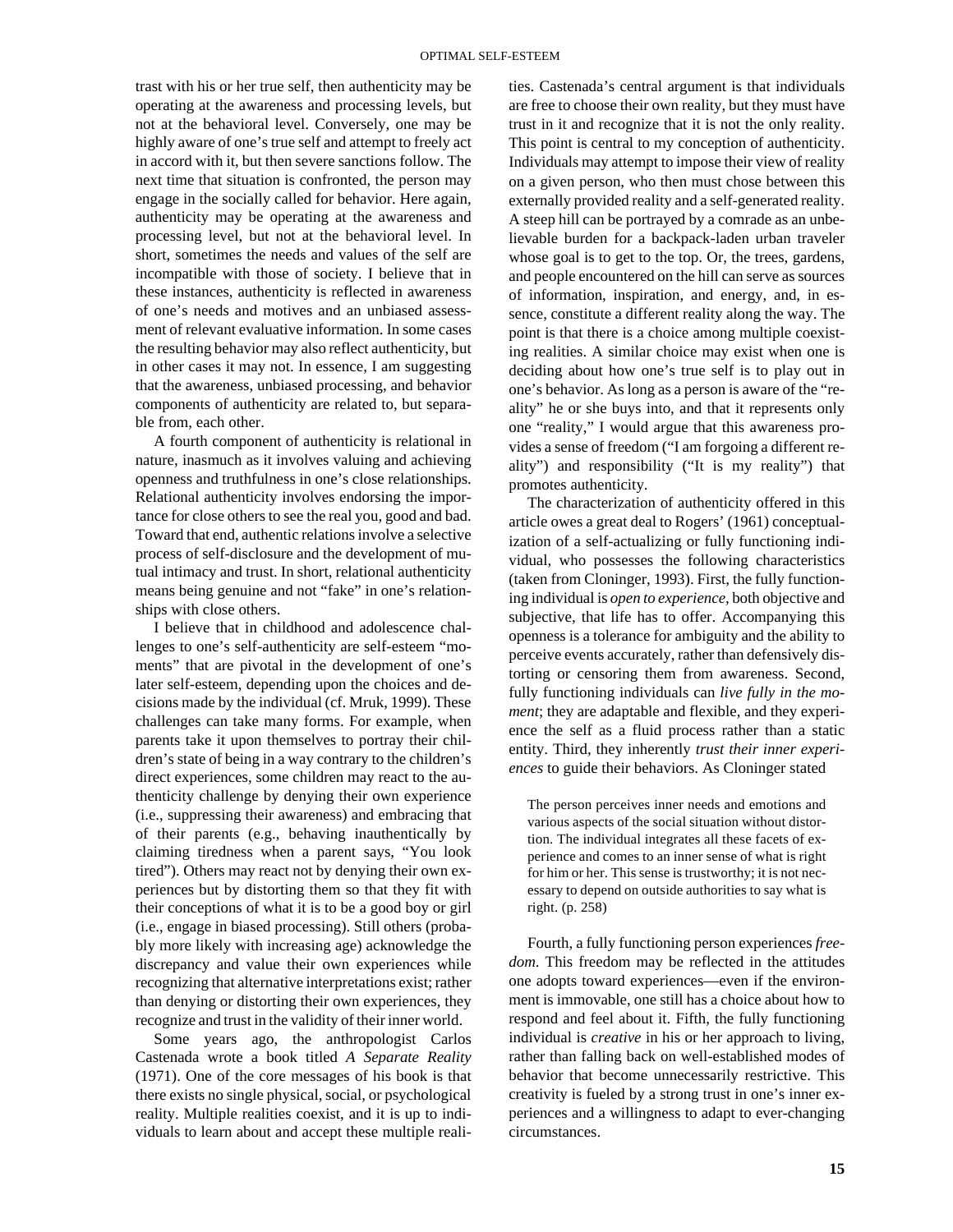In sum, the view of authenticity offered in this article is that it reflects the unobstructed operation of one's true, or core, self in one's daily enterprise. I believe that experiencing oneself as authentic provides the basis for experiencing optimal self-esteem. At many steps along the way, however, obstructions may occur. First, blockages may occur at the "awareness" stage—people may be unattuned to their motives, feelings, and self-relevant cognitions. People low in private self-consciousness (Fenigstein, Scheier, & Buss, 1975) may be particularly susceptible to this type of blockage, as may repressors and people with low implicit self-esteem. Second, blockages may occur at the "unbiased processing" stage—people may deny, distort, or ignore their private knowledge and experience. People with defensive, contingent, and unstable self-esteem may be particularly susceptible to a blockage at this stage. Third, blockages may take place at the "behavior" stage—people may suppress the behavior that represents their true self and substitute more palatable behavior instead. Again, self-esteem and self-evaluation processes are important here, and so blockages at this stage may be particularly associated with defensive, contingent, and unstable self-esteem. Finally, blockages may occur at the relational stage, perhaps related to such factors as fear of rejection (Downey et al., 1998).

Brian Goldman and I are developing a self-report measure, the Authenticity Inventory, that assesses each of the four components of authenticity just discussed. In line with our conceptualization, the measure contains items that comprise four subscales: awareness ("For better or for worse, I am aware of who I truly am; I am aware of when I am not being my true self; I am aware of my darkest thoughts and feelings"); unbiased processing ("I find it easy to pretend I don't have faults (reversed); I prefer to ignore my darkest thoughts and feelings (reversed); I generally am capable of objectively considering my limitations and shortcomings"); behavior ("When I am nervous I smile a lot (reversed); I find it easy to pretend to be something other than my true self (reversed); I rarely if ever put on a 'false' face for others to see"); and relational ("My openness and honesty in relationships are essential for their development; Some people would be shocked or surprised if they discovered what I keep inside me (reversed); In general, I place a good deal of importance on people understanding who I really am").

Although the scale is still in development, I can report some preliminary data. In a sample of approximately 70 individuals, total authenticity scores were positively related to life satisfaction and high self-esteem and negatively related to contingent self-esteem and negative effect. Subscale analyses revealed that life satisfaction was positively related to the awareness, unbiased processing (marginally), and relational subscales; self-esteem level was positively related to the awareness and behavioral subscales; contingent self-esteem was negatively related to the behavior subscale; and negative effect was negatively related to the awareness and relational subscales. These preliminary data are consistent with at least two published papers that support the general proposition that authenticity is related to adaptive psychological functioning. Sheldon, Ryan, Rawsthorne, and Ilardi (1997) examined the degree of psychological authenticity that participants felt across five social roles (student, employee/worker, child, friend, and romantic partner) and its relation to various markers of psychological adjustment. Participants rated their felt authenticity within each of these roles, using the following five items: (a) I experience this aspect of myself as an authentic part of who I am; (b) This aspect of myself is meaningful and valuable to me; (c) I have freely chosen this way of being; (d) I am only this way because I have to be (reversed); and (e) I feel tense and pressured in this part of my life (reversed). In two separate studies, higher mean levels of felt authenticity across these five roles predicted greater psychological adjustment and physical well-being.

McGregor and Little (1998) examined participants' ratings of how consistent their personal projects ("self-generated accounts of what a person is doing or planning to do," p. 495) were to their core self-aspects. They defined integrity as "the extent to which participants appraise their personal projects as consistent with their values, commitments, and other important aspects of identity" (p. 496). The researchers expected that integrity would relate to psychological adjustment and the experience of meaning (as measured by such scales as the Purpose in Life Scale, Crumbaugh & Maholick, 1964). Participants rated each of 10 personal projects on 35 dimensions, and through factor analysis, 4 dimensions appeared to assess integrity (How important to you is each project? How committed are you to the completion of each project? To what extent does each project feel distinctly "you"—like a personal trademark—as opposed to being quite alien to you? To what extent is each project consistent with the values that guide your life?). In three separate studies using a range of measures to assess meaning, the greater the integrity that participants reported with respect to their personal projects, the greater the meaning they reported experiencing more generally in their lives.

#### **Potential Controversies**

The discussion of authenticity presented here focuses on the individual self, and it presumes the value of construing the individual self as somehow unified and transcontextual rather than completely contextualized and multifaceted. It is important to note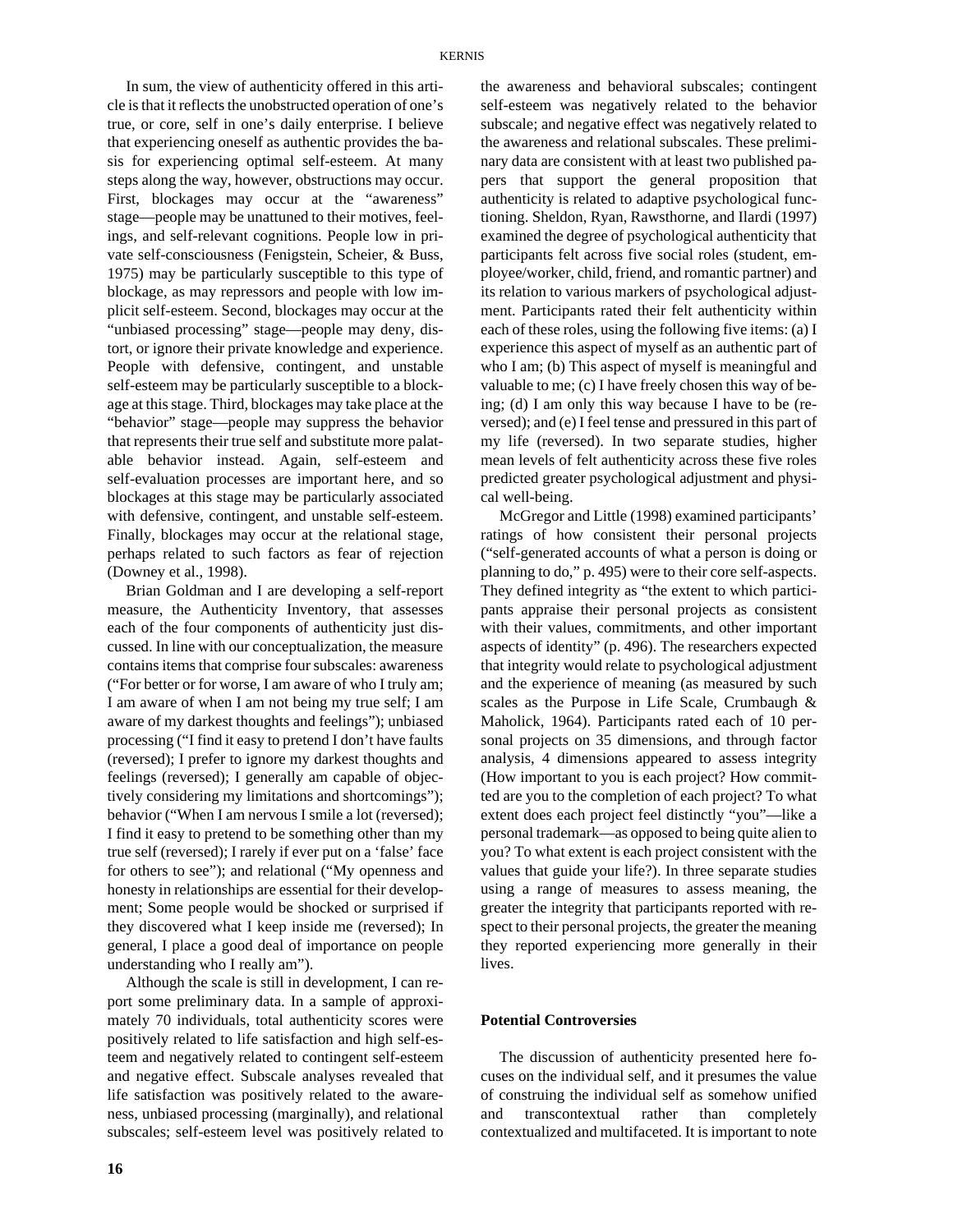that I am not presenting a view of the self that is monolithic and unchanging, and that is unresponsive to variations in situational and role requirements. Rather, I see authenticity as an ongoing process that occurs on several different levels and that promotes both greater differentiation and greater integration of the self (cf. Sheldon & Kasser, 1995). Conversely, I am not proposing an extremely "postmodern" view of self that it is ever-changing, malleable, and without a core (Gergen, 1991). My view is that awareness of one's needs, values, and core aspects provides the foundation for optimal growth and adaptation in an increasingly complex social and technological world. People now have unprecedented access to potentially self-relevant information on the Internet, and they can often "try" on different selves without the effects that accompany face-to-face interaction (e.g., by assuming identities in Internet chat rooms). In some ways, the issue of authenticity takes on greater importance in an information-based world in which there are fewer and fewer constraints. Portraying oneself contrary to one's true self to cyberspace acquaintances who may be equally deceptive in their self-presentation can hardly be satisfying or authentic. In fact, research shows that people are particularly drawn to chat rooms where people share their actual interests and inclinations, particularly when the social undesirability of these interests and inclinations makes it difficult to form intimate relationships face-to face. For example, McKenna and Bargh (1998) reported that participants of "marginalized" (i.e., subversive political beliefs, deviant sexual interest groups) newsgroups sought out such groups because no such equivalent groups exist in "real" life.

The crux of this controversy revolves around the relative adaptiveness of contextually based self-concept variability (for further discussion, see Kernis & Goldman, 2002). According to some (e.g., Gergen, 1991; Markus & Wurf, 1987, Sande, Goethals, & Radloff, 1988; Snyder, 1987), the ability to call into play multiple and perhaps contradictory self-aspects reflects the complexities of social life and people's ability to adjust to them. According to others (e.g., Campbell, 1990; Campbell et al., 1996), self-concept variability and malleability are likely to reflect confusion and lack of internal self-coherence. Donahue, Robins, Roberts, and John (1993) created a Self-Concept Differentiation measure (SCD) based on the extent to which people believe that they enact different traits in their different social roles. Sheldon et al. (1997) developed a similar measure to tap into cross-role trait similarity profiles. In both studies, the more consistently people reported enacting the same traits across their social roles, the higher they scored on a variety of measures of psychological and physical adjustment. At the same time, considerable variability in trait enactment remained, indicating the optimal adjustment is not related to the rigid expression of one's same exact traits across one's social roles.

Paulhus and Martin's (1988) distinction between "functional flexibility" and "situationalism" appears to be highly relevant to the issue of the adaptiveness of a somewhat contextualized self-concept, although it has not received much attention. Functional flexibility involves having confidence in one's ability to call into play multiple, perhaps contradictory, self-aspects in dealing with life situations. One who is high in functional flexibility believes that he or she would experience little anxiety in calling forth these multiple selves because they are well defined and can be enacted with confidence. In contrast, situationality involves the belief that one is not very capable at calling forth well-defined multiple self-aspects; moreover, this belief is accompanied by the sense that one's behaviors are called forth by situational contexts, which may require multiple conflicting self-actions. In Paulhus and Martin's research, functional flexibility was tied to a high sense of agency and was positively related to other measures of adaptive psychological functioning. In contrast, situationality was marked by self-doubt and other indices of psychological problems. Thus, possessing a multifaceted self may be based in strong self-beliefs, self-confidence, self-acceptance, and agency, or, conversely, in self-doubts, confusion, and conflict that heighten the impact of situational factors on one's actions and self-beliefs. I firmly believe that a resolution regarding the adaptiveness of self-concept malleability will benefit from incorporating Paulhus and Martin's constructs of functional flexibility and situationality (for further discussion of the relative adaptiveness of self-consistency vs. malleability, see Kernis & Goldman, 2002).

Another potential controversy surrounding the conceptualization of authenticity I am offering is whether exaggerating one's positive qualities may be more adaptive than to strive for accuracy in one's self-knowledge. In recent times, Taylor and Brown (1988) sounded the charge for positivity when they "proposed that positive illusions promote psychological well-being" plus "higher motivation, greater persistence, more effective performance, and ultimately, greater success (Taylor & Brown, 1988, p. 199)" (Robins & Beer, 2001, p. 340). Their review set off a flurry of counterattacks mainly by Colvin, Block, Paulhus, Robins, and their colleagues (Colvin & Block, 1994; Colvin, Block, & Funder, 1995; Robins & John, 1997). Robins and John (1997) reported that individuals with inflated self-views were rated by a team of psychologists as narcissistic and as less well-adjusted overall compared with individuals with more accurate self-views. Likewise, "Colvin, Block, and Funder (1995) found that self-enhancing individuals were described by their peers in narcissistic terms (e.g., hostile, defensive, condescending), whereas indi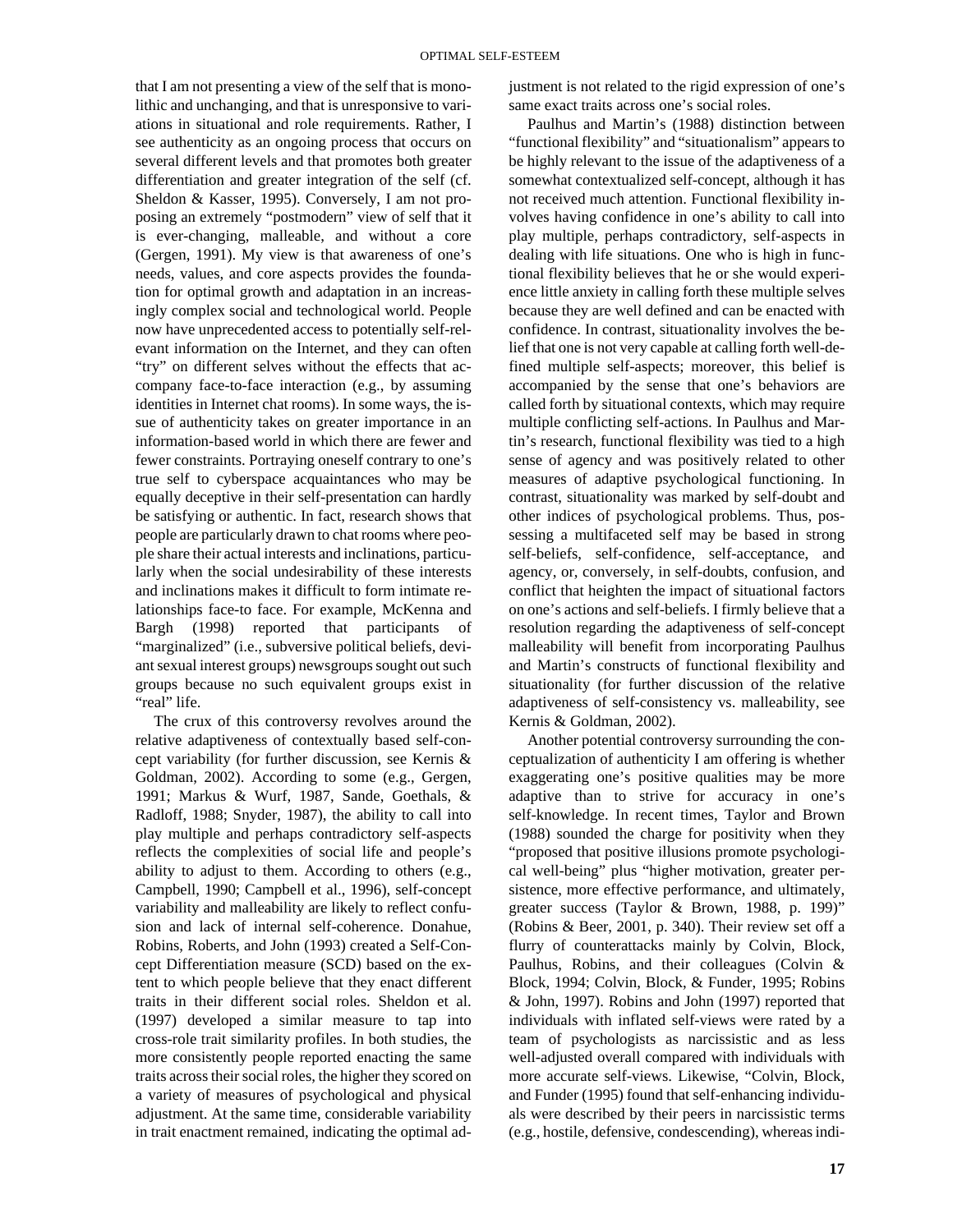viduals who did not have self-enhancing beliefs were described as cheerful and considerate" (Colvin & Beer, 2001, p. 341). Rather than characterizing self-enhancing tendencies as uniformly maladaptive, a more nuanced perspective was offered by Paulhus (1998), who showed that self-enhancing individuals initially were viewed positively by their peers, but after sustained interactions, were viewed quite negatively. Robins and Beer (2001) pursued this possibility that self-enhancement may confer benefits in the short run, but may be detrimental in the longer run. These investigators assessed college students' self-enhancing illusions about their academic abilities upon entering college and then followed these individuals throughout their undergraduate careers. Initially, self-enhancing illusions were related to such things as narcissism, ego-involvement, and positive effect. However, over time, "self-enhancement was associated with decreasing levels of self-esteem and well-being as well as increasing disengagement from the academic context" (p. 340). This view that self-enhancement may initially confer benefits in the short but not the long run is consistent with the views of Crocker and Park (2002) and myself (Kernis, this issue).

The research and theory reviewed in this chapter suggest that self-enhancement (and self-protection) strategies may be linked to the possession of fragile as opposed to secure high self-esteem. Does this mean that trying to protect and enhance one's self-esteem is necessarily maladaptive and negatively related to psychological functioning and well-being? I agree with Robins and Beer (2001), Crocker and Park (2002), and Paulhus (1998; cf. Tennen & Affleck, 1993), who argue that whereas such strategies may be adaptive in the short run by helping to alleviate distress, they are likely to be maladaptive over time by interfering with learning and creativity, undermining relationships with others, and promoting unhealthy behaviors. Moreover, they are likely to reflect the lack of (and even interfere with) satisfaction of one's basic needs for competence, self-determination, and relatedness, and to undermine one's feelings of authenticity (Deci & Ryan, 2000; Kernis, 2000).

As just noted, some researchers view defensive and self-promoting strategies as markers of healthy psychological functioning (Taylor & Brown, 1988; but see Tennen & Affleck, 1993). At first blush, then, research showing that fragile high self-esteem is associated with heightened use of such strategies may seem to contradict research that links unstable high self-esteem to less than optimal psychological adjustment (e.g., Paradise & Kernis, 2002). This apparent contradiction can be resolved by viewing heightened use of defensive and self-promoting strategies as compensatory reactions to fundamental need thwarting. In other words, rather than viewing defensive and self-promotion strategies as reflecting normal, healthy functioning, an

**18**

understanding of fragile self-esteem and its relation to substitute needs and compensatory activities suggests another, more compelling, interpretation. Namely, Deci and Ryan (2000) identified heightened use of these strategies as stemming from the insecurity, fragility, and suboptimal functioning that emerge when satisfaction of one's fundamental needs for competence, self-determination, and relatedness is thwarted. I would add that they are more likely to be prevalent when individuals are acting inauthentically. I am not suggesting that something is wrong when people want to feel good about themselves. Rather, I am suggesting that when feeling good about oneself becomes a prime directive, excessive defensive and self-promotion are likely to follow and the resultant self-esteem is likely to be fragile rather than secure.

The perspective of authenticity offered here emphasizes the value of self-understanding in psychological adjustment and well-being. As such, our main emphasis is admittedly individualistic in nature (cf. Gaertner, Sedikides, & Graetz, 1999; Gramzow, Gaertner, & Sedikides, 2001; Sedikides & Gaertner, 2001a, 2001b). At the same time, Goldman and I (Kernis & Goldman, 2002) explicitly recognize a relational component to authenticity, which stresses the value of authenticity in the context of one's close relationships. Thus, our framework is consistent with recent conceptualizations of selfhood and identity that acknowledge multiple aspects of self-construals. Specifically, Sedikides and Brewer (2001) noted that the individual self coexists with both the relational self ("those aspects of the self-concept that are shared with relationship partners and define the person's role or position within significant relationships," p. 1) and the collective self ("those aspects of the self-concept that differentiate in-group members from members of relevant out-groups," p. 2). We agree, although to date we have addressed only the individual and relational self. With respect to the relational self, authenticity may be particularly valued within the context of one's intimate relationships, as partners become more deeply involved with one another's lives. Authenticity within the collective self may become particularly salient among people who place substantial importance on their membership in racial, ethnic, religious, and national groups. This is an issue that we would like to pursue in our future research and theory development.

### **Interrelations Among Various Forms of Fragile and Secure Self-Esteem**

Some readers may have hoped for an all-encompassing perspective that linked the various forms of fragile and secure self-esteem to each other and to au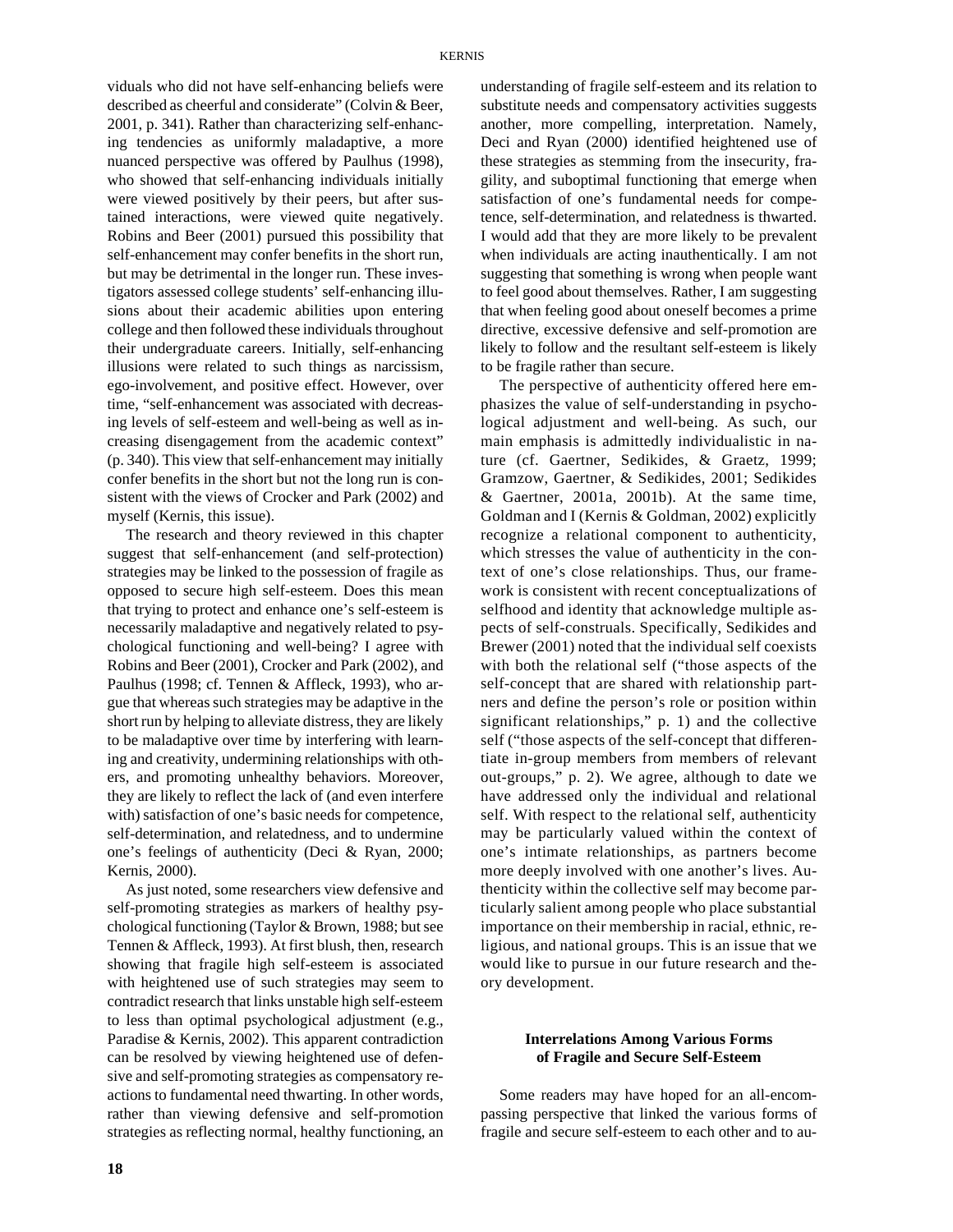thenticity through a set of common processes. Unfortunately, given our present state of knowledge, that is easier said than done. I hope that bringing the various forms of fragile high self-esteem into sharper relief and linking secure (optimal) self-esteem to authenticity will be generative, prompting additional scholars to tackle these and other important issues. Toward that end, I will now focus on potential interrelations among the various forms of fragile high self-esteem.

In some ways I see defensive high self-esteem as the "odd" construct out. Although I think that defensive high self-esteem exists, I believe that the processes that underlie it potentially make it less relevant for other forms of fragile high self-esteem. Specifically, the high social desirability scores that characterize defensive high self-esteem individuals pertain to a general reluctance to admit publicly to negative self-characteristics or behaviors. This information is likely to vary from individual to individual, and, sometimes, its direct relevance to self-esteem may be limited. This is not to negate the value of the research that has supported the distinction between defensive and genuine self-esteem (e.g., Schneider & Turkat, 1975). On the other hand, given the ease of assessment and the clarity of the conceptualization, it is curious that a larger literature has yet to develop around this distinction. In part, this may be because a key assessment component (social desirability scores) may not always have direct self-esteem relevance for all individuals.

Aside from these considerations, I see defensive high self-esteem as antithetical to the construct of stability of self-esteem and to a lesser extent contingent and possibly high explicit or negative implicit self-esteem. In brief, defensive high self-esteem by definition remains rigidly unchanging, whereas unstable high self-esteem involves substantial short-term fluctuations in feelings of self-worth. Therefore, conceiving of individuals who possess self-esteem that is both defensive and unstable is difficult. In fact, in our early work (Kernis, Grannemann, & Barclay, 1989), we found that scores on the Marlowe–Crowne Social Desirability Scale (SD scores) were uncorrelated with self-esteem instability. Moreover, when we substituted SD scores for self-esteem instability to predict anger and hostility proneness, a coherent set of effects did not emerge. Finally, when we controlled for SD scores in analyses involving stability and level of self-esteem as predictors, the Stability  $\times$  Level of self-esteem interactions remained unchanged. In short, we found no empirical overlap between defensive high self-esteem and unstable high self-esteem. I believe that a similar lack of overlap may exist with contingent self-esteem, which focuses on those factors that may contribute to fluctuations, not rigidity, in self-esteem. Finally, without relevant data, no way exists to determine whether defensive self-esteem may be the conscious "tip" of negative implicit self-feelings. This is a question that should be addressed in future research.

Although there seems to be considerable overlap between contingent and unstable self-esteem, this overlap is far from complete. The two constructs have been empirically linked. Paradise (2001) reported a correlation of .24 ( $p < .05$ ) between scores on the Contingent Self-Esteem Scale (Paradise & Kernis, 1999) and stability of self-esteem. Also, Crocker, Sommers, and Luhtanen (2002) found that self-esteem fluctuations were greater among medical school applicants whose self-esteem was highly contingent on school competence than among applicants whose self-esteem was not so contingent.

Where the two constructs differ most is conceptual. Stability of self-esteem is understood as a between persons construct that reflects individual differences in the extent to which current feelings of self-worth exhibit short-term fluctuations. Among researchers who focus on contingent self-esteem, however, a difference of opinion exists regarding the relative utility of a between-persons approach (i.e., people vary in the extent to which they possess contingent vs. true self-esteem) versus a within-persons approach (i.e., everyone has contingent self-esteem; where they differ is in their specific domains of contingencies; Crocker & Wolfe, 2001). Deci and Ryan (1995) and Kernis and Paradise (2003) espouse the between-persons approach, whereas Crocker and her colleagues (Crocker & Park, 2002; Crocker & Wolfe, 2001) espouse the within-persons approach. Both approaches are likely to have their utility, but they may be more appropriate for particular kinds of questions. For example, a within-persons approach may be particularly valuable if one is interested in predicting reactions to specific contingencies, whereas a between-persons approach may be particularly valuable if one is interested in predicting more global levels of defensiveness and psychological functioning.

Some years ago, Ajzen and Fishbein (1977) made a similar point regarding the usefulness of attitudes as predictors of behaviors. Although I believe that a within-persons approach is valuable, I also believe that theorists and researchers must be careful not to be overly specific in characterizing domains of contingencies. As I see it, the potential risks of taking such an approach are twofold. First, the more specific the contingencies to be examined, the more transparent their linkages to specific reactions and outcomes may become. Second, an exclusive within-persons focus is unlikely to attend sufficiently to the factors that promote high self-esteem that is true (secure) and not dependent upon the occurrence of specific outcomes. In essence, if one adopts an exclusively within-persons focus, one may lose sight of a conceptualization of high self-esteem that is not dependent upon specific and tangible outcomes and that is not fraught with defensiveness. I would argue that this is a significant loss indeed, particularly if we want to go beyond prediction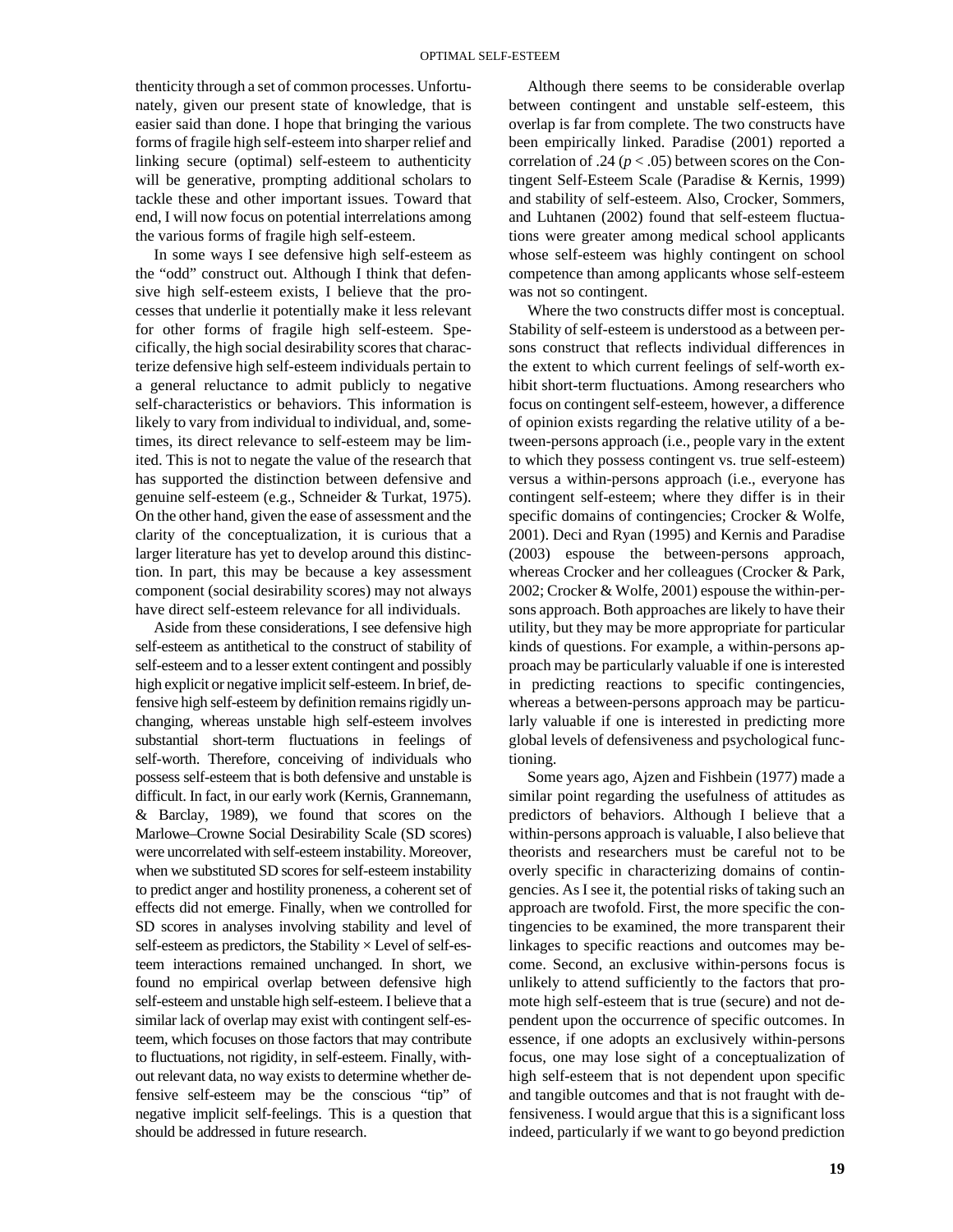and control to fully understand the processes associated with self-esteem and psychological adjustment.

Other differences also exist between our conceptualization of unstable self-esteem and both Crocker's (Crocker & Wolfe, 2001) and Deci and Ryan's (1995) conceptualizations of contingent self-esteem. This issue is discussed in detail in Kernis and Paradise (2002); for the sake of completeness, we discuss it here as well. First, whereas we explicitly distinguished between typical and current feelings of self-worth, Crocker and Deci and Ryan did not. We believe that it is important to maintain this distinction on both conceptual and empirical grounds. Most empirically minded contemporary self theorists (e.g., Markus & Kunda, 1986; Rosenberg, 1986; Swann & Hill, 1983) have held that transitory shifts in self-appraisals (self-evaluations, self-images, self-esteem) coexist along with self-appraisals and other self aspects that are highly resistant to change. Furthermore, stable and unstable aspects of self-appraisals have been shown to relate in different ways to individuals' thoughts, feelings, and actions (Kernis & Johnson, 1990; Markus & Kunda, 1986). Kernis, Jadrich, Stoner, and Sun (1996) suggested that the stable component is reflected in individuals' "typical self-appraisals" (How do you generally, or typically, feel about yourself?), whereas the unstable component is reflected in individuals' "current self-appraisals" (p. 432, How do you feel about yourself right now?). Importantly, the processes involved in the formation of current and typical appraisals differ. Typical appraisals reflect "evaluative judgments of personal qualities that are abstracted from numerous experiences whose self-relevant implications have been stored in memory" (Kernis & Johnson, 1990, p. 243). In contrast, current appraisals "reflect individuals' contextually-based self-appraisals that are affected by a variety of factors, including self-evaluative thoughts, externally provided feedback, social comparisons, and task performance" (Kernis et al., 1996, p. 432). (For further discussion and supportive evidence regarding the distinction between current and typical self- appraisals, see Kernis & Johnson, 1990; Kernis et al., 1996.)

A second difference between our conceptualization and those of Deci and Ryan and of Crocker and her colleagues is that whereas by definition unstable self-esteem fluctuates, contingent self-esteem can be stable as long as standards or expectations are continually met. In Deci and Ryan's (1995) words

A man who feels like a good and worthy person (i.e., has high self-esteem) only when he has just accomplished a profitable business transaction would have contingent self-esteem. If he were very successful, frequently negotiating such deals, he would have a continuing high level of self-esteem; yet that high level would be tenuous, always requiring that he continue to

pass the tests of life, always requiring that he match some controlling standard. (p. 32)

Our view is that positive events (either internally generated or externally provided) will trigger short-term increases in unstable high self-esteem individuals' current feelings of self-worth. As discussed earlier, the self-feelings of unstable high self-esteem individuals are more highly affected by everyday positive events than are the self-feelings of stable high self-esteem individuals (Greenier et al., 1999).

A third difference is that whereas we focus on the association of impoverished self-concepts (i.e., low self-concept clarity) to unstable self-esteem, the role of impoverished self-concepts in contingent self-esteem is not addressed. A fourth difference is that whereas the assessment of contingent self-esteem seems to require individuals' awareness that their self-esteem may be dependent upon certain outcomes or self-evaluations (as measured by Crocker et al., 2001; Paradise & Kernis, 1999), our research has shown that people are not very good at knowing just how unstable their self-esteem is (Kernis et al., 1992). This discussion is not meant to take anything away from the important conceptualizations offered by Deci and Ryan and by Crocker and her colleagues, nor should it overshadow the significant implications that these frameworks have for our understanding of self-esteem processes. For the time being, though, it does support the usefulness of maintaining the distinction between unstable and contingent (and between stable and true) self-esteem.

With the recent development of measures designed to assess contingent self-esteem, future research should include direct comparisons of the two sets of constructs. Contingent self-esteem may be particularly important in determining which events serve as triggers of unstable self-esteem for different people. Individuals' self-esteem may fluctuate in response to achievement-oriented events, variations in degree of social acceptance, or fluctuations in self-perceived attractiveness, particularly if the individuals view these dimensions as important to their self-esteem. In fact, Kernis et al. (1993) obtained data supportive of these contentions. Conversely, unstable self-esteem may serve as a stressor (Gable & Nezlek, 1998) that prompts people to achieve a better understanding of the contingencies to which they are responsive. Thus, I see the potential for reciprocal influences between contingent and unstable high self-esteem. Nonetheless, for reasons already discussed, I do not think that they are one and the same.

Finally, implicit self-esteem is likely to have implications for both stability of self-esteem and self-esteem contingencies, and vice versa. For example, unfavorable implicit self-esteem may prompt people to adopt self-esteem contingencies as a way of dealing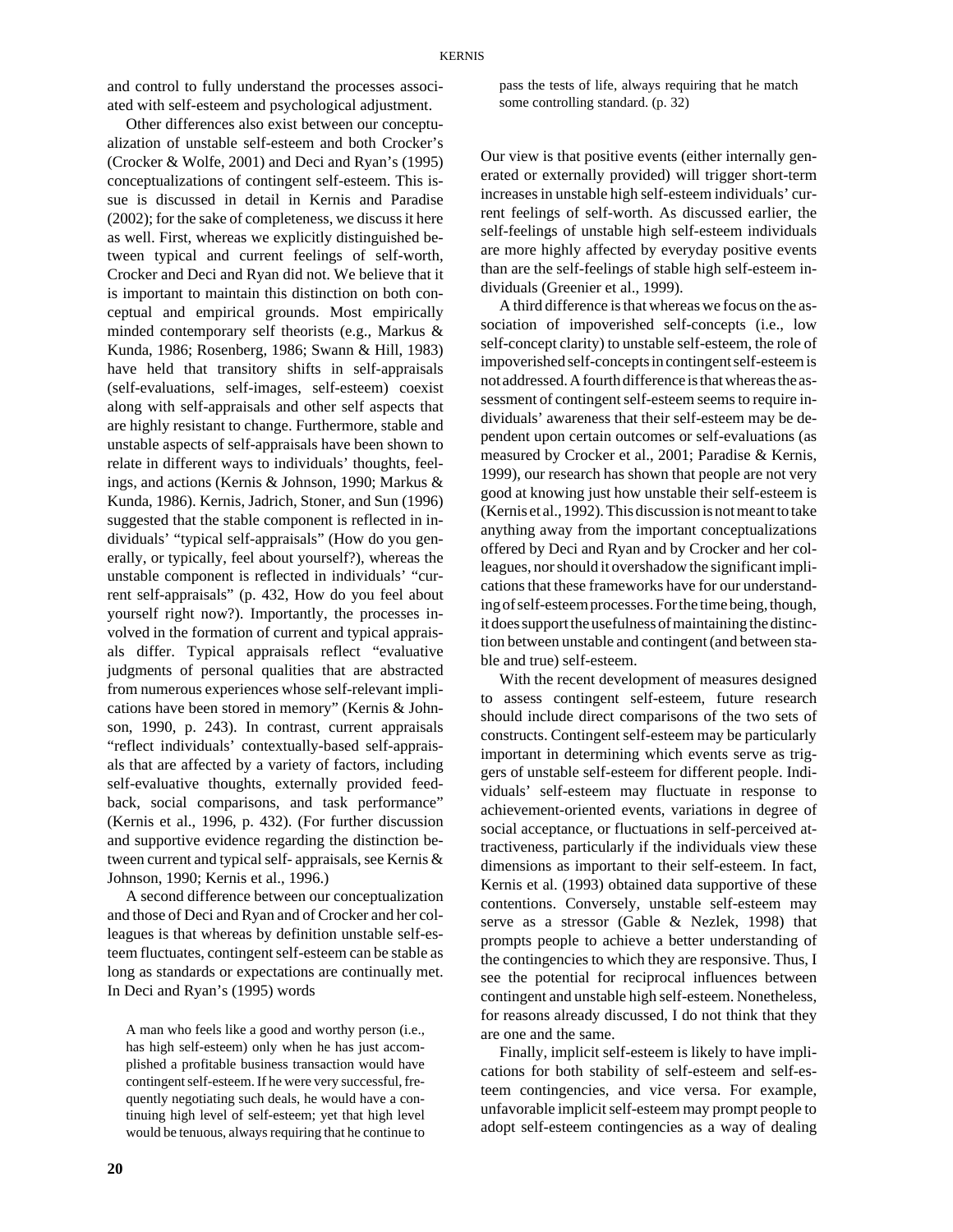with their fragile high explicit self-esteem. In such instances, people may adopt the mistaken belief that if they can shore up their conscious self-feelings, their insecurities will disappear. I believe that these individuals will appear driven and never be satisfied for reasons of which they are unaware, because in fact they are not dealing with the basic underlying deficit in implicit self-esteem. Likewise, high explicit/unfavorable implicit self-esteem may promote unstable self-esteem in cases in which the negative undercurrent of nonconscious negative feelings instigates an outward focus for self-validation. Attempts to bring to awareness nonconscious negative self-feelings have their price, and people may avoid such attempts if they can adequately seek validation through others and through achievements. Again, I believe that these efforts are somewhat misguided, as they do not address the existing nonconscious negativity.

Conversely, people who possess highly unstable or contingent self-esteem may be more susceptible to the situational manipulations that are thought to activate positive and negative implicit self-esteem. Lacking a firm foundation on which to base their feelings of self-worth, these individuals may be especially prone to exhibit self-protective and self-aggrandizing strategies when unfavorable feelings are primed. I recognize the speculative nature of these assertions. However, I think that they are representative of the types of questions and issues that need to be addressed before a comprehensive framework of optimal versus suboptimal self-esteem will be fully developed and accepted.

#### **Implications for Other Phenomena**

The distinction between fragile and secure forms of high self-esteem has implications for the construct of narcissism, models of defensive processing, and conceptualizations of cultural differences in self-esteem processes.

#### **Narcissism**

Morf and Rhodewalt (2001) presented an important model of the self-regulatory processes associated with narcissism. Among other things, they argued that narcissists are constantly attempting to validate their positive self-feelings through such strategies as self-promotion, attributional-reframing, and derogation of others. In essence, Morf and Rhodewalt argued that narcissistic individuals' self-esteem is fragile and that much of their behavior is directed toward self-esteem promotion and protection. As I described in this article, their position is very similar to the one that my colleagues and I have taken with respect to fragile forms of high self-esteem (for an extended discussion, see Kernis, this issue). Here, I briefly present my view on the relation between narcissism and the various forms of fragile high self-esteem discussed in this article.

I view narcissism and unstable high self-esteem as two partially independent types of fragile self-esteem. As suggested by the findings reviewed in this article, considerable overlap between the two constructs appears to exist at the behavioral or response level. Both involve a preoccupation with promoting and protecting the self, and both appear to reflect less suboptimal psychological functioning. However, the nature of the self-esteem involved may be quite different. For instance, whereas the self-esteem of narcissists is inflated and closely associated with feelings of superiority and entitlement, unstable high self-esteem is not necessarily inflated, nor entwined with feelings of entitlement or superiority. Instead, it is poorly anchored and, therefore, susceptible to the influence of internally generated and externally provided events of potential self-esteem relevance.

Likewise, some overlap may exist between narcissism and high explicit/negative implicit self-esteem. Morf and Rhodewalt (2001) argued that hovering beneath the grandiose veneer of narcissistic individuals lie deeply felt (but presumably nonconscious) insecurities. Researchers interested in tapping into the "insecurities" of narcissists might therefore profit from looking at whether subliminal priming manipulations of the type used by Kernis et al. (2003) heighten the self-serving or defensive posturing of narcissists. If narcissists nonconsciously harbor negative self-feelings, priming the negative implicit system may heighten the activation of these feelings, thereby promoting greater self-serving responses. More generally, research on the implicit aspects of self-esteem may shed considerable light on the affective and motivational properties associated with the insecurity aspect of narcissism.

Furthermore, as Morf and Rhodewalt noted, narcissists are likely to have self-esteem that is highly contingent (Crocker & Wolfe, 2001; Deci & Ryan, 1995). A question that can be raised, then, is whether narcissists' self-esteem is generally contingent across a variety of domains, or specific to a few particular domains. If some domains are more important than others, do they include attractiveness, intelligence, and power over others? If so, are narcissists particularly likely to be angered when those more important domains have been threatened? How do narcissists deal with threats in domains that are of little importance to them? What are the consequences of dealing with these threats for the nature and quality of narcissists' intimate and instrumental interpersonal relationships? These are but a few of the questions that can be raised about the interplay between contingent self-esteem and narcissism.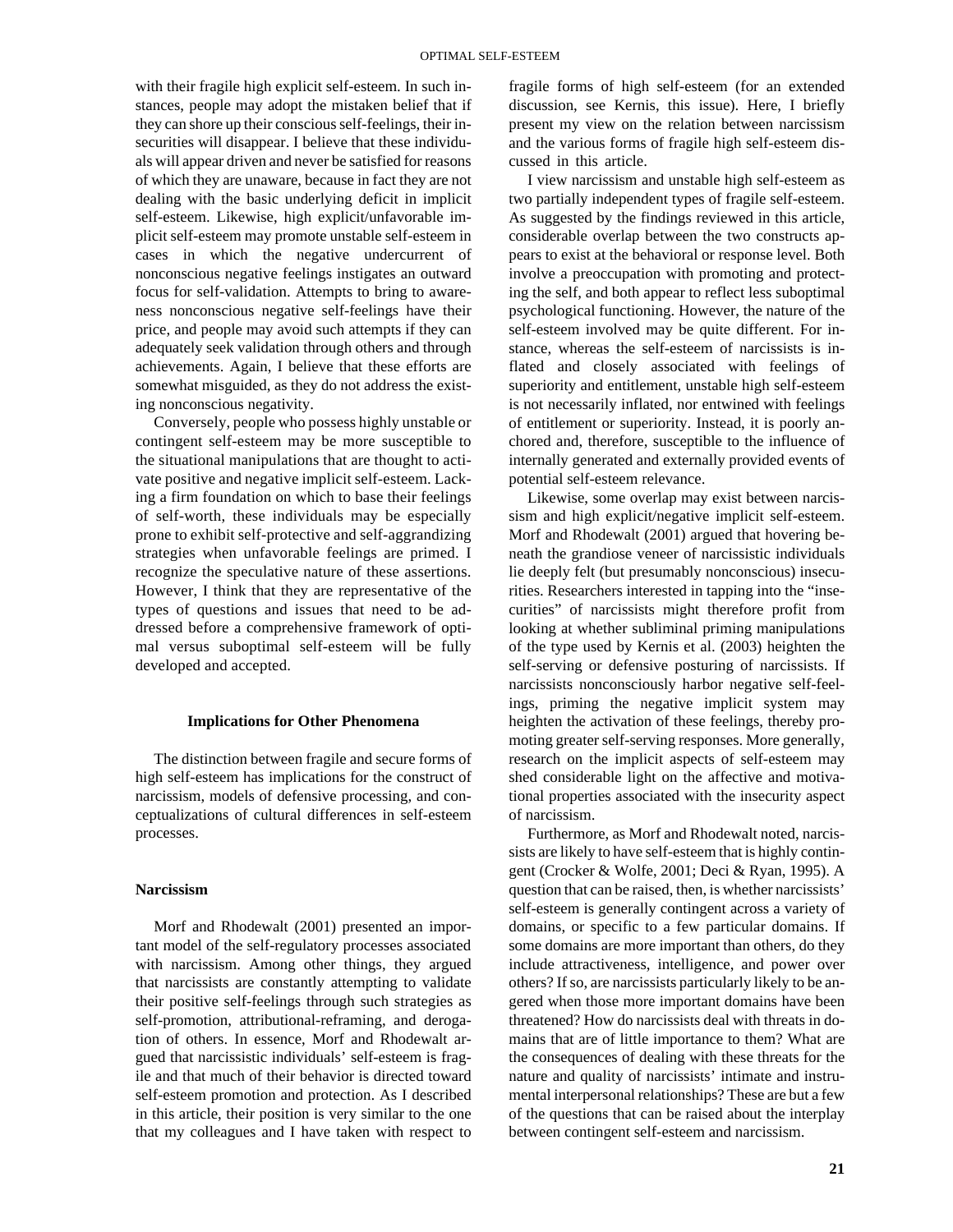In closing, although various forms of fragile self-esteem tap into an aspect of the "narcissistic experience," I do not believe that singularly, or in combination, they are the same as narcissism. Nonetheless, I think that a great deal can be learned by focusing on potential areas of convergence and divergence among these constructs, and I look forward to participating in these endeavors.

#### **Defensive Processing Models**

Some important social psychological theories hold that in response to threats, people engage in a variety of self-protective, defensive maneuvers designed to reduce or counteract their adverse effects. Foremost among these models are Tesser's (1988) Self-Evaluation Maintenance Theory (SEM) and Steele's (1988) Self-Affirmation Theory. According to SEM theory, people are threatened when they are outperformed by a close other in domains of high self-importance. To counteract this threat, people may psychologically distance themselves from the close other, undermine the other's future performances, or reassess the domain's importance. In Steele's model, threats to the integrity of the self are dealt with by affirming a valued self-aspect, even if this valued self-aspect is unrelated to the threat. Spencer, Josephs, and Steele (1993) reviewed data showing that high self-esteem individuals are more adept at self-affirmation than are low self-esteem individuals because they have more positive aspects and resources to draw upon when threatened. More recently, Tesser, Martin, and Cornell (1996) showed the substitutability of SEM and self-affirmation strategies in dealing with threats. This research suggests that various defensive strategies serve the same general function (i.e., maintenance of the self) although they differ in their specifics.

The perspectives of Tesser (1988; Tesser et al., 1996) and Steele (1988) generated a great deal of support and, quite rightfully, are highly influential. The framework offered in this target article suggests that it would be fruitful to examine how individual differences in fragile and secure high self-esteem relate to the operation of SEM and self-affirmation processes. To the extent that secure high self-esteem individuals are less easily threatened than are fragile high self-esteem individuals, we would expect that they are less prone to engage in the defensive processes specified by these models. For example, being outperformed by a close other in a self-important domain should be less threatening to an individual whose high self-esteem is secure rather than fragile. Likewise, threats to self-integrity should not lead secure high self-esteem individuals to exaggerate the positivity of self-characteristics unrelated to the threat, even though they presumably possess these positive aspects and resources at least to the same extent as fragile high self-esteem individuals.

In short, the present framework suggests that models of defensive processing may characterize fragile high self-esteem individuals more than they characterize secure high self-esteem individuals. To the extent that this is true, developing models that best represent how secure high self-esteem individuals cope with potentially threatening events and information is an important agenda for the future.

### **Culture Differences in Need for Positive Regard**

Heine, Lehman, Markus, and Kitayama (1999) argued that the need for positive regard is not universal but that it is present primarily in Western, but not Eastern, cultures. As one source of support of this assertion, these researchers reported several studies in which they showed that self-serving biases that presumably emerge routinely in Westernized samples are absent in Asian samples. However, as reviewed in this article, self-serving biases and the like are more prevalent among individuals with fragile, as opposed to secure, high self-esteem. Thus, it may be the case that the absence of these biases among Asians means that they do not routinely experience self-esteem that is high and fragile. As I noted earlier, when feeling good about oneself becomes a "prime directive" motivating one's interpersonal and achievement behaviors, one's self-esteem is likely to be fragile rather than secure. Furthermore, it may be the case that the need for self-esteem is not a fundamental psychological need in the same sense as needs for autonomy, competence, and relatedness (Deci & Ryan, 2000). Instead, the need for self-esteem may be a secondary, or derivative, need that surfaces when one's basic needs for autonomy, competence, and relatedness are thwarted (Kernis, 2000). Secure high self-esteem emerges naturally out of one's authenticity and the satisfaction of one's basic needs. As such, it is largely immune to the type of self-serving biases described by Heine and his colleagues. These considerations suggest that rather than using manifestations of fragile high self-esteem as the benchmark to compare across cultures, using manifestations of secure or optimal self-esteem would be better. Such efforts, I believe, will facilitate a deeper understanding of cultural similarities and differences in the factors that contribute positively to psychological adjustment and well-being.

#### **Summary**

I argue in this article that self-esteem has multiple components and that to understand fully its place in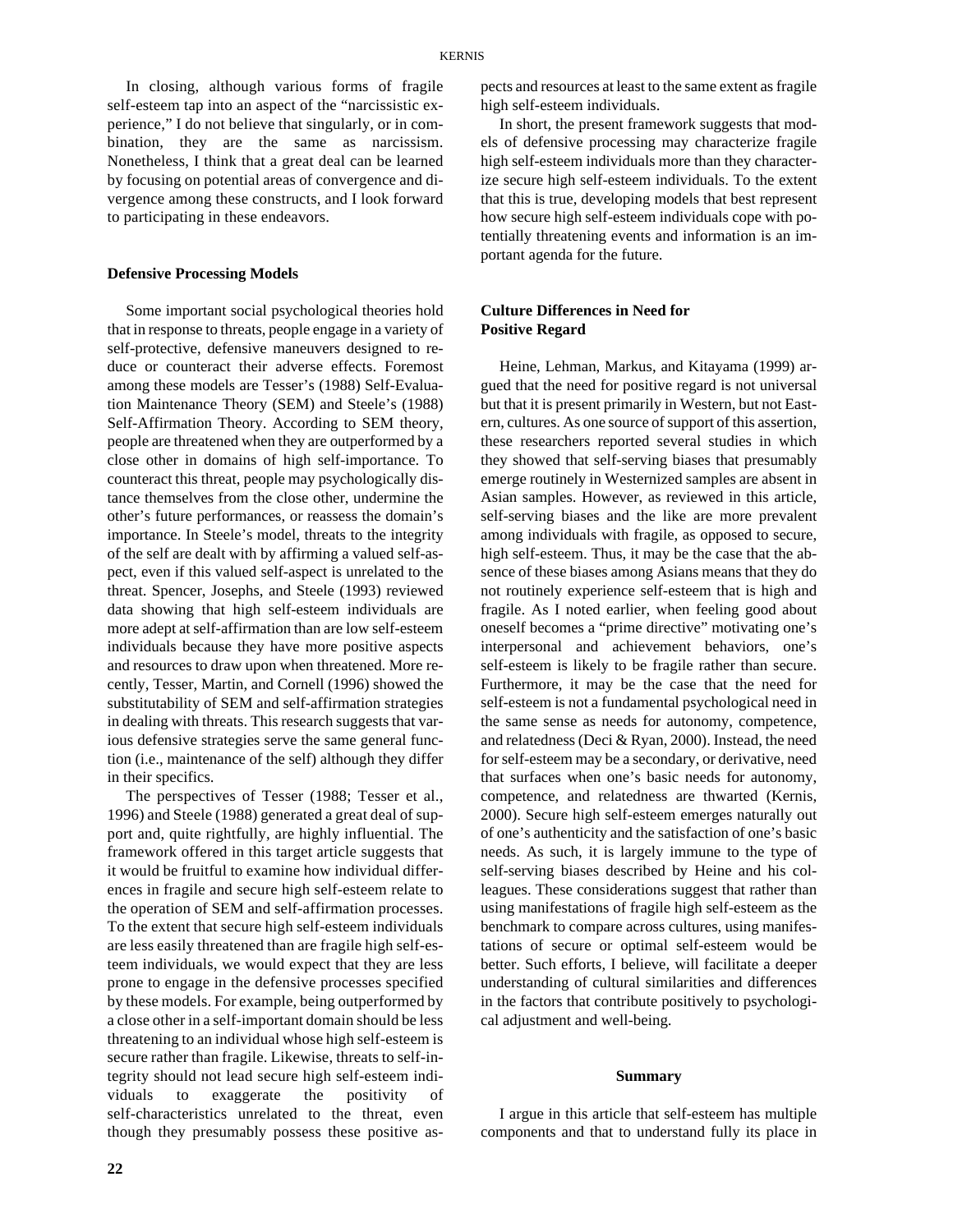psychological functioning, we must go beyond whether it is high or low. One of my major goals was to describe these components and to show their value in distinguishing among various forms of fragile and secure high self-esteem. In one form of fragile high self-esteem (i.e., defensive high self-esteem), a person may deliberately misrepresent self-feelings as positive when in reality they are negative, but the person is unwilling to admit to them. The secure counterpart to this form (i.e., genuine high self-esteem) involves a person accurately depicting self-feelings of worth as positive, as evidenced by a willingness to admit to negative characteristics in other domains. A second form of fragile high self-esteem (high explicit or low implicit self-esteem) occurs when a person consciously holds positive feelings of self-worth but nonconsciously holds negative feelings. The secure counterpart to this form (high explicit or high implicit) involves possessing positive conscious and nonconscious feelings of self-worth. Although research concerned with these forms is scarce, available findings are supportive of the current conceptualization.

A third form of fragile high self-esteem (contingent high self- esteem) occurs when a person bases positive feelings of self-worth on specific attainments or evaluations. The secure counterpart to this form (true self-esteem) involves feelings of self-worth that do not require continual validation. The recent development of measurement scales to assess the degree of contingent self-esteem is likely to produce a surge of research in the coming years. A fourth form of fragile high self-esteem (unstable high self-esteem) involves instances in which a person reports typically holding positive feelings of worth, yet the person's current, contextually based feelings of self-worth exhibit considerable short-term fluctuations. The secure counterpart to this form (stable high self-esteem) involves contextually based feelings of self-worth that remain basically unchanged across time and contexts.

Although differences exist between these various conceptualizations, they all are based on the conviction that high self-esteem is not a unidimensional construct. I believe that it is critical that they be taken into account for self-esteem research and theory to continue to progress. I argue that optimal self-esteem can be characterized in terms of possessing the qualities associated with each of the aforementioned forms of secure high self-esteem. One question of importance, then, is the extent to which these various forms of fragile or secure high self-esteem covary within individuals. Other important questions pertain to the extent to which they share similar etiologies and have similar consequences for psychological health and well-being.

Finally, I offered a conceptualization of authenticity that I hope will be useful in advancing our understanding of optimal, or secure high, self-esteem. Empirical efforts are now underway to develop a measure of individual differences in authenticity and to examine its implications for self-esteem processes and psychological well-being. Initial data involving this measure are highly encouraging.

#### **Notes**

Preparation of this article and much of the research reported herein were supported by National Science Foundation Grant SBR-9618882.

I thank Brian Goldman for his critical contributions to the conceptualization of authenticity offered here and Keith Campbell, Josh Foster, Brian Goldman, Alison Herrmann, and Robert Piasecki for commenting on an earlier draft of this article.

Michael Kernis, Department of Psychology, University of Georgia, Athens, GA 30602. E-mail: mkernis@arches.uga.edu

#### **References**

- Ajzen, I., & Fishbein, M. (1977). Atttitude-behavior relations: A theoretical analysis and review of empirical research. *Psychological Bulletin, 84,* 888–918.
- Baumeister, R. F., Heatherton, T. F., & Tice, D. M. (1993). When ego threats lead to self-regulation failure: Negative consequences of high self-esteem. *Journal of Personality and Social Psychology, 64,* 141–156.
- Baumeister, R. F., Smart, L., & Boden, J. M. (1996). Relation of threatened egotism to violence and aggression: The dark side of high self-esteem. *Psychological Review, 103,* 5–33*.*
- Baumeister, R. F., Tice, D. M., & Hutton, D. G. (1989). Self-presentation motivations and personality differences in self-esteem. *Journal of Personality, 57,* 547–579.
- Blascovich, J., & Tomaka, J. (1991). Measures of self-esteem. In J. P. Robinson, P. R. Shaver, & L. S. Wrightsman (Eds.), *Measures of personality and social psychological attitudes* (Vol. 1, pp. 115–160). New York: Academic.
- Bosson, J. K., Swann, W. B., Jr., & Pennebaker, J. W. (2000). Stalking the perfect measure of implicit self-esteem: The blind men and the elephant revisited? *Journal of Personality and Social Psychology, 79,* 631–642.
- Brown, J. D. (1993). Self-esteem and self-evaluation: Feeling is believing. In J. Suls (Ed.), *Psychological perspectives on the self* (Vol. 4, pp. 27–58). Hillsdale, NJ: Lawrence Erlbaum Associates, Inc.
- Brown, J. D., Collins, R. L., & Schmidt, G. W. (1988). Self-esteem and direct versus indirect forms of self-enhancement. *Journal of Personality and Social Psychology, 55,* 445–453.
- Campbell, J. D. (1990). Self-esteem and clarity of the self-concept. *Journal of Personality and Social Psychology, 59,* 538–549.
- Campbell, J. D., Trapnell, P. D., Heine, S. J., Katz, I. M., Lavallee, L. F., & Lehman, D. R. (1996). Self-concept clarity: Measurement, personality correlates, and cultural boundaries. *Journal of Personality and Social Psychology, 70,* 141–156.
- Carver, C. S., & Scheier, M. F. (1983). Two sides of the self: One for you and one for me. In J. Suls & A. G. Greenwald (Eds.), *Psychological perspectives on the self* (Vol. 2, pp. 123–158). Hillsdale, NJ: Lawrence Erlbaum Associates, Inc.
- Castenada, C. (1971). *A separate reality: Further conversations with Don Juan.* New York: Pocket Books.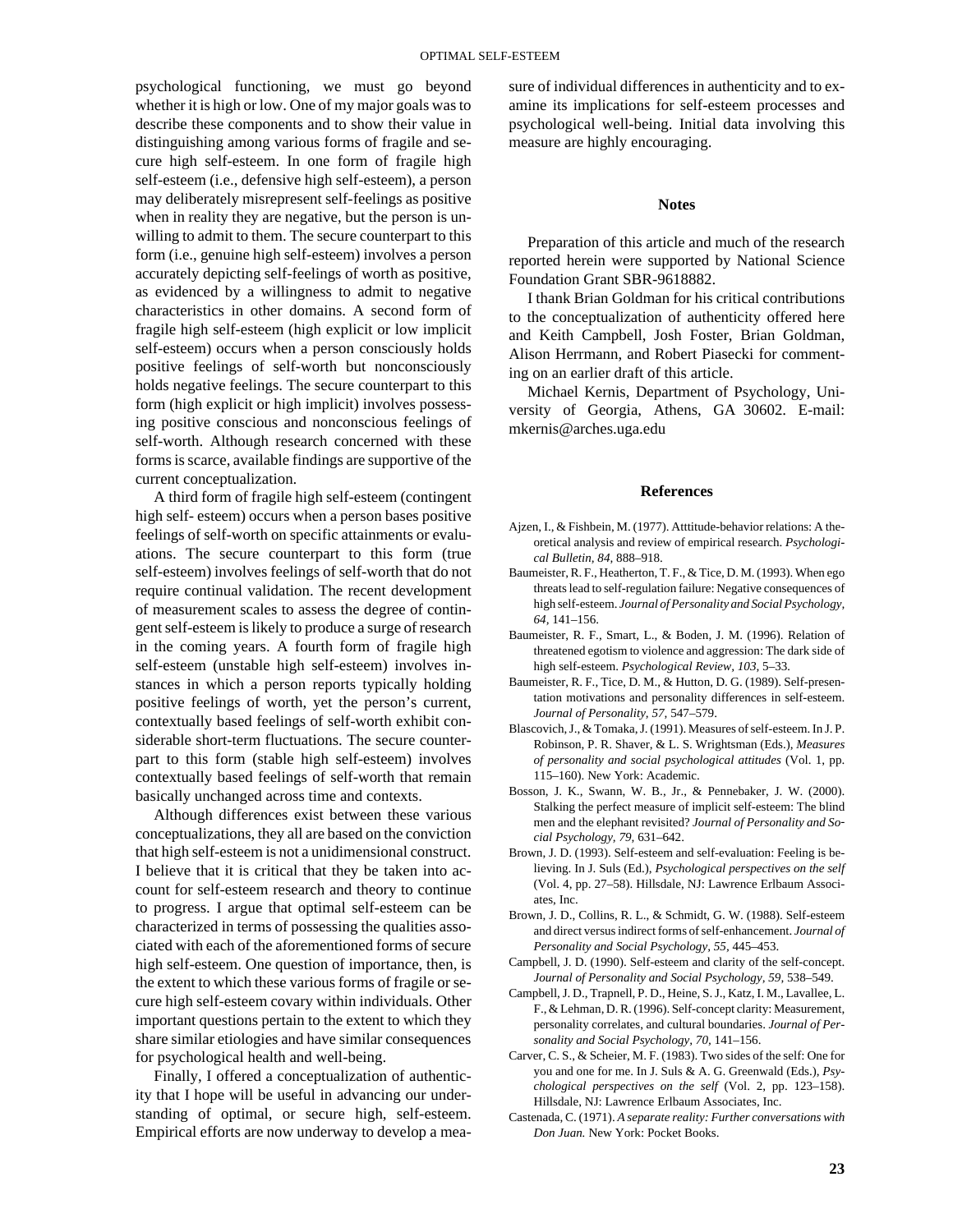- Cloninger, S. C. (1993). *Theories of personality: Understanding persons*. Englewood Cliffs, NJ: Prentice Hall.
- Colvin, C. R., & Block, J. (1994). Do positive illusions foster mental health? An examination of the Taylor and Brown formulation. *Psychological Bulletin, 116,* 3–20.
- Colvin, C. R., Block, J., & Funder, D. C. (1995). Overly positive self-evaluations and personality: Negative implications for mental health. *Journal of Personality and Social Personality, 68,* 1,152–1,162.
- Crocker, J. (2002). Contingencies of self-worth: Implications for self-regulation and psychological vulnerability. *Self and Identity, 1,* 143–150.
- Crocker, J., Luhtanen, R. K., & Bouvrette, S. (2001). *Contingencies of self-worth in college students: The contingencies of self-worth scale*. Manuscript submitted for publication.
- Crocker, J., & Park, L. E. (2002). Seeking self-esteem: Construction, maintenance, and protection of self-worth. In M. R. Leary & J. P. Tangney (Eds.), *Handbook of self and identity*. New York: Guilford.
- Crocker, J., Sommers, S. R., & Luhtanen, R. K. (2002). Hopes dashed and dreams fulfilled: Contingencies of self-worth and admissions to graduate school. *Personality & Social Psychology Bulletin, 28,* 1275–1286.
- Crocker, J., Thompson, L. L., McGraw, K. M., & Ingermane, C. (1987). Downward comparison, prejudice and evaluations of others: Effects of self-esteem and threat. *Journal of Personality and Social Psychology, 52,* 907–916.
- Crocker, J., & Wolfe, C. T. (2001). Contingencies of self-worth. *Psychological Review, 108,* 593–623.
- Crowne, D. P., & Marlowe, D. (1960). A new scale of social desirability independent of psychopathology. *Journal of Consulting Psychology, 24,* 349–354.
- Crumbaugh, J. C., & Maholick, L. T. (1964). An experimental study in existentialism: The psychometric approach to Frankl's concept of noogenic neurosis. *Journal of Clinical Psychology, 20,* 200–207.
- Deci, E. L., & Ryan, R. M. (1985). *Intrinsic motivation and self-determination in human behavior*. New York: Plenum.
- Deci, E. L., & Ryan, R. M. (1995). Human agency: The basis for true self-esteem. In M. H. Kernis (Ed.), *Efficacy, agency, and self-esteem* (pp. 31–50 ). New York: Plenum.
- Deci, E. L., & Ryan, R. M. (2000). The "what" and "why" of goal pursuits: Human needs and the self-determination of behavior. *Psychological Inquiry, 11,* 227–269.
- Donahue, E. M., Robins, R. W., Roberts, B. W., & John, O. P. (1993). The divided self: Concurrent and longitudinal effects of psychological adjustment and social roles on self-concept differentiation. *Journal of Personality and Social Psychology, 64,* 834–846.
- Downey, G., Freitas, A. L., Michaelis, B., & Khouri, H. (1998). The self-fulfilling prophecy in close relationships: Rejection sensitivity and rejection by close partners. *Journal of Personality and Social Psychology, 75,* 545–560.
- Dunning, D., Leuenberger, A., & Sherman, D. A. (1995). A new look at motivated inference: Are self-serving theories of success a product of motivational forces? *Journal of Personality and Social Psychology, 69,* 58–68.
- Dutton, K. A., & Brown, J. D. (1997). Global self-esteem and specific self-views as determinants of people's reactions to success and failure. *Journal of Personality and Social Psychology, 73,* 139–148.
- Epstein, S. (1983). The unconscious, the preconscious and the self-concept. In J. Suls & A. Greenwald (Eds.), *Psychological perspectives on the self* (Vol. 2, pp. 219–247). Hillsdale, NJ: Lawrence Erlbaum Associates, Inc.
- Epstein, S. (1990). Cognitive-experiential self-theory. In L. A. Pervin (Ed.), *Handbook of personality: Theory and research* (pp. 165–191). New York: Guilford.
- Epstein, S., & Morling, B. (1995). Is the self motivated to do more than enhance and/or verify itself? In M. H. Kernis (Ed.), *Efficacy, agency, and self-esteem* (pp. 9–30). New York: Plenum.
- Farnham, S. D., Greenwald, A. G., & Banaji, M. R. (1999). Implicit self-esteem. In D. Abrams, & M. A. Hogg (Eds.), *Social identity and social cognition* (pp. 230–248). London: Blackwell.
- Fein, S., & Spencer, S. J. (1997). Prejudice as self-image maintenance: Affirming the self through derogating others. *Journal of Personality and Social Psychology, 73,* 31–44.
- Felson, R. B. (1984). Patterns of aggressive social interaction. In A. Mummendey (Ed.), *Social psychology of aggression: From individual behavior to social interaction* (pp. 107–126). Berlin: Springer-Verlag.
- Fenigstein, A., Scheier, M. F., & Buss, A. H. (1975). Public and private self-consciousness: Assessment and theory. *Journal of Consulting and Clinical Psychology, 43,* 522–528.
- Feshbach, S. (1970). Aggression. In P. H. Mussen (Ed.), *Carmichael's manual of child psychology* (Vol. 2, pp. 159–259). New York: Wiley.
- Fitch, G. (1970). Effects of self-esteem, perceived performance, and choice on causal attributions. *Journal of Personality and Social Psychology, 16,* 311–315.
- Freud, S. (1957). The unconscious. In J. Strachey (Ed. and Tran.), *The standard edition of the complete works of Sigmund Freud* (Vol. 14, pp. 159–215). London: Hogarth. (Original work published 1915)
- Gable, S. L., & Nezlek, J. B. (1998). Level and instability of day-to-day psychological well-being and risk for depression. *Journal of Personality and Social Psychology, 74,* 129–138.
- Gaertner, L., Sedikides, C., & Graetz, K. (1999). In search of self-definition: Motivational primacy of the individual self, motivational primacy of the collective self, or contextual primacy? *Journal of Personality and Social Psychology, 76,* 5–18.
- Gergen, K. J. (1991). *The saturated self.* New York: Basic Books.
- Gramzow, R. H., Gaertner, L., & Sedikides, C. (2001). Memory for ingroup and outgroup information in a minimal group context: The self as an informational base. *Journal of Personality and Social Psychology, 80,* 188–205.
- Greenier, K. G., Kernis, M. H., & Waschull, S. B. (1995). Not all high (or low) self-esteem people are the same: Theory and research on stability of self-esteem. In M. H. Kernis (Ed.), *Efficacy, agency, and self-esteem* (pp. 51–71). New York: Plenum.
- Greenier, K. G., Kernis, M. H., Whisenhunt, C. R., Waschull, S. B., Berry, A. J., Herlocker, C. E., & Abend, T. (1999). Individual differences in reactivity to daily events: Examining the roles of stability and level of self-esteem. *Journal of Personality, 67,* 185–208.
- Harter, S. (1993). Causes and consequences of low self-esteem in children and adolescents. In R. F. Baumeister (Ed.), *Self-esteem: The puzzle of low self-regard* (pp. 87–116). New York: Plenum.
- Harter, S. (1997). The personal self in social context: Barriers to authenticity. In R. D. Ashmore & L. Jussim (Eds.), *Self and identity* (Vol. 1, pp. 81–105). Oxford, England: Oxford University Press.
- Harter, S., Stocker, C., & Robinson, N. S. (1996). The perceived directionality of the link between approval and self-worth: The liabilities of a looking glass self-orientation among young adolescents. *Journal of Research on Adolescence, 6,* 285–308.
- Heine, S. J., Lehman, D. R., Markus, H. R., & Kitayama, S. (1999). Is there a universal need for positive self-regard? *Psychological Review, 106,* 766–794.
- Hetts, J., Sakuma, M., & Pelham, B. (1999). Two roads to positive regard: Implicit and explicit self-evaluation and culture. *Journal of Experimental Social Psychology, 35,* 512–559.
- Horney, K. (1950). *Neurosis and human growth: The struggle toward self-realization*. New York: Norton.
- Hoyle, R. H., Kernis, M. H., Leary, M. R., & Baldwin, M. W. (1999). *Selfhood: Identity, esteem, regulation.*Boulder, CO: Westview.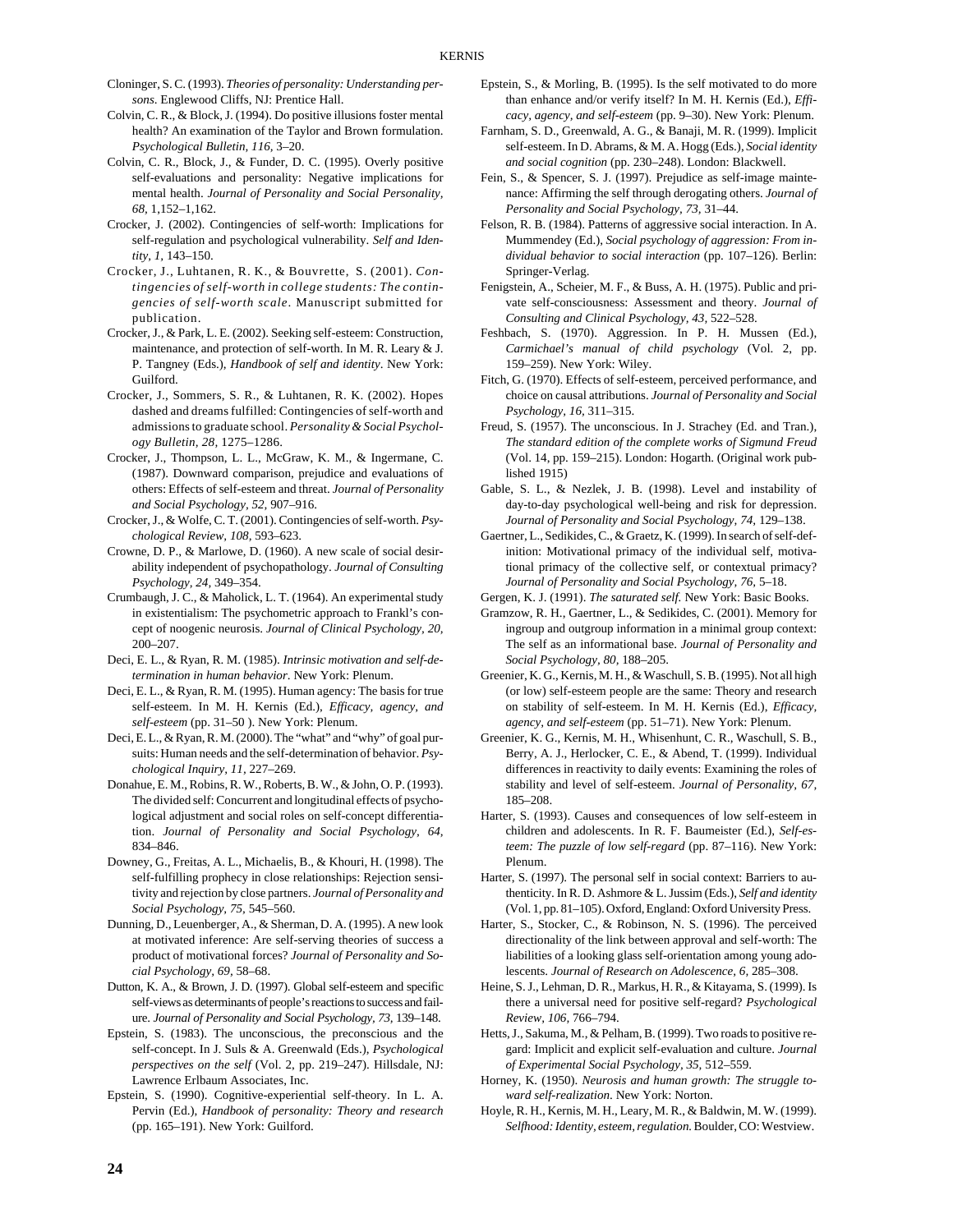- James, W. (1950). *The principles of psychology*. New York: Dover. (Original work published 1890)
- Kernis, M. H. (1993). The roles of stability and level of self-esteem in psychological functioning. In R. F. Baumeister (Ed.), *Self-esteem: The puzzle of low self-regard* (pp. 167–182). New York: Plenum.
- Kernis, M. H. (2000). Substitute needs and fragile self-esteem. *Psychological Inquiry, 11,* 298–300.
- Kernis, M. H. (2003). Optimal self-esteem and authenticity: Separating fantasy from reality. *Psychological Inquiry, 14,* 83–89.
- Kernis, M. H., Abend, T., Goldman, B. M., Shrira, I., Paradise, A. W., & Hampton, C. (2003). *Discrepancies between explicit and implicit self-esteem and self-serving responses*. Manuscript submitted for publication.
- Kernis, M. H., Cornell, D. P., Sun, C. R., Berry, A. J., & Harlow, T. (1993). There's more to self-esteem than whether it is high or low: The importance of stability of self-esteem. *Journal of Personality and Social Psychology, 65,* 1190–1204.
- Kernis, M. H., & Goldman, B. M. (2002). Stability and malleability in self-concept and self-esteem. In M. R. Leary & J. P. Tangney (Eds.), *Handbook of self and identity*. New York: Guilford.
- Kernis, M. H., Goldman, B. N., Shrira, I., & Paradise, A. W. (2000). *Discrepancies between implicit and explicit self-esteem and outgroup derogation*. Manuscript in preparation.
- Kernis, M. H., Grannemann, B. D., & Barclay, L. C. (1989). Stability and level of self-esteem as predictors of anger arousal and hostility. *Journal of Personality and Social Psychology, 56,* 1013–1023.
- Kernis, M. H., Grannemann, B. D., & Barclay, L. C. (1992). Stability of self-esteem: Assessment, correlates, and excuse making. *Journal of Personality, 60,* 621–644.
- Kernis, M. H., Grannemann, B. D., & Mathis, L. C. (1991). Stability of self-esteem as a moderator of the relation between level of self-esteem and depression. *Journal of Personality and Social Psychology, 61,* 80–84.
- Kernis, M. H., Greenier, K. D., Herlocker, C. E., Whisenhunt, C. W., & Abend, T. (1997). Self-perceptions of reactions to positive and negative outcomes: The roles of stability and level of self-esteem. *Personality and Individual Differences, 22,* 846–854.
- Kernis, M. H., Jadrich, J., Stoner, P., & Sun, C. R. (1996). Stable and unstable components of self-evaluations: Individual differences in self-appraisal responsiveness to feedback. *Journal of Social and Clinical Psychology, 15,* 430–448.
- Kernis, M. H., & Johnson, E. K. (1990). Current and typical self-appraisals: Differential responsiveness to evaluative feedback and implications for emotions. *Journal of Research in Personality, 24,* 241–257.
- Kernis, M. H., & Paradise, A. W. (2002). Distinguishing between fragile and secure forms of high self-esteem. In E. L. Deci & R. M. Ryan (Eds.), *Self-determination: Theoretical issues and practical applications.* Rochester, NY: University of Rochester Press.
- Kernis, M. H., & Paradise, A. W. (2003). *Unstable self-esteem, contingent self-esteem, and no anger.* Manuscript in preparation.
- Kernis, M. H., Paradise, A. W., & Goldman, B. N. (1999). [Anger arousal and contingent self-esteem]. Unpublished data, University of Georgia.
- Kernis, M. H., Paradise, A. W., & Goldman, B. N. (2000). *Overinvestment of self in relationships: Implications of fragile self-esteem*. Manuscript in preparation.
- Kernis, M. H., Paradise, A.W., Whitaker, D., Wheatman, S., & Goldman, B. (2000). Master of one's psychological domain? Not likely if one's self-esteem is unstable. *Personality and Social Psychology Bulletin, 26,* 1,297–1,305.
- Kernis, M. H., & Waschull, S. B. (1995). The interactive roles of stability and level of self-esteem: Research and theory. In M. P.

Zanna (Ed.), *Advances in experimental social psychology* (Vol. 27, pp. 93–141). San Diego, CA: Academic.

- Kernis, M. H., Whisenhunt, C. R., Waschull, S. B., Greenier, K. D., Berry, A. J., Herlocker, C. E., & Anderson, C. A. (1998). Multiple facets of self-esteem and their relations to depressive symptoms.*Personality and Social Psychology Bulletin, 24,* 657–668.
- Kitayama, S., & Karasawa, M. (1997). Implicit self-esteem in Japan: Name letter and birthday numbers. *Personality and Social Psychology Bulletin, 23,* 736–742.
- Koole, S. L., Dijksterhuis, A., & van Knippenberg, A. (2001). What's in a name: Implicit self-esteem and the automatic self. *Journal of Personality and Social Psychology, 80,* 669–685.
- Lewin, K. (1951). Problems of research in social psychology. In D. Cartwright (Ed.), *Field theory in social science* (pp. 155–169). New York: Harper & Row.
- Losco, J., & Epstein, S. (1978). *Reactions to favorable and unfavorable evaluations in everyday life as a function of level of self-esteem.* Paper presented at the meeting of the Eastern Psychological Association, Washington, DC.
- Lydon, J. E., Jamieson, D. W., & Holmes, J. G. (1997). The meaning of social interactions in the transition from acquaintanceship to friendship. *Journal of Personality and Social Psychology, 73,* 536–548.
- Markus, H. R., & Kunda, Z. (1986). Stability and malleability of the self-concept. *Journal of Personality and Social Psychology, 51,* 858–866.
- Markus, H., & Wurf, E. (1987). The dynamic self-concept: A social psychological perspective. *Annual Review of Psychology, 38,* 299–337.
- McGregor, I., & Little, B. R. (1998). Personal projects, happiness, and meaning: On doing well and being yourself. *Journal of Personality and Social Psychology, 74,* 494–512.
- McKenna, K. Y. A., & Bargh, J. A. (1998). Coming out in the age of the Internet: Identity "demarginalization" through virtual group participation. *Journal of Personality and Social Psychology, 75,* 681–694.
- Morf, C. C., & Rhodewalt, F. (2001). Unraveling the paradoxes of narcissism: A dynamic self-regulatory processing model. *Psychological Inquiry, 12,* 177–196.
- Mruk, C. J. (1999). *Self-esteem: Research, theory and practice* (2nd ed.). New York: Springer.
- Murray, S. L., Holmes, J. G., MacDonald, G., & Ellsworth, P. C. (1998). Through the looking glass darkly? When self-doubts turn into relationship insecurities. *Journal of Personality and Social Psychology, 75,* 1459–1480.
- Novaco, R. W. (1975). *Anger control: The development and evaluation of an experimental treatment*. Lexington, MA: Heath.
- Neighbors, C., Larimer, M. E., Geisner, I. M., & Knee, C. R. (2001). *Self-determination, contingent self-esteem, and drinking motives among college students*. Manuscript submitted for publication.
- Nuttin, M. J., Jr. (1985). Narcissism beyond Gestalt and awareness: The name letter effect. *European Journal of Social Psychology, 15,* 353–361.
- O'Brien, E. J., & Epstein, S. (1988). *The multidimensional self-esteem inventory.* Odessa, FL: Houghton Mifflin.
- Paradise, A. W. (2001). *Fragile high self-esteem and alcohol use.* Unpublished doctoral dissertation, University of Georgia.
- Paradise, A. W., & Kernis, M. H. (1999). [Development of the Contingent Self-esteem Scale]. Unpublished data, University of Georgia.
- Paradise, A. W., & Kernis, M. H. (2002). Self-esteem and psychological well-being: Implications of fragile self-esteem. *Journal of Social and Clinical Psychology, 21,* 345–361.
- Paulhus, D. L. (1991). Measurement and control of response bias. In J. P. Robinson, P. R. Shaver, & L. S. Wrightsman (Eds.), *Measures of personality and social psychological attitudes* (pp. 17–60). San Diego, CA: Academic.